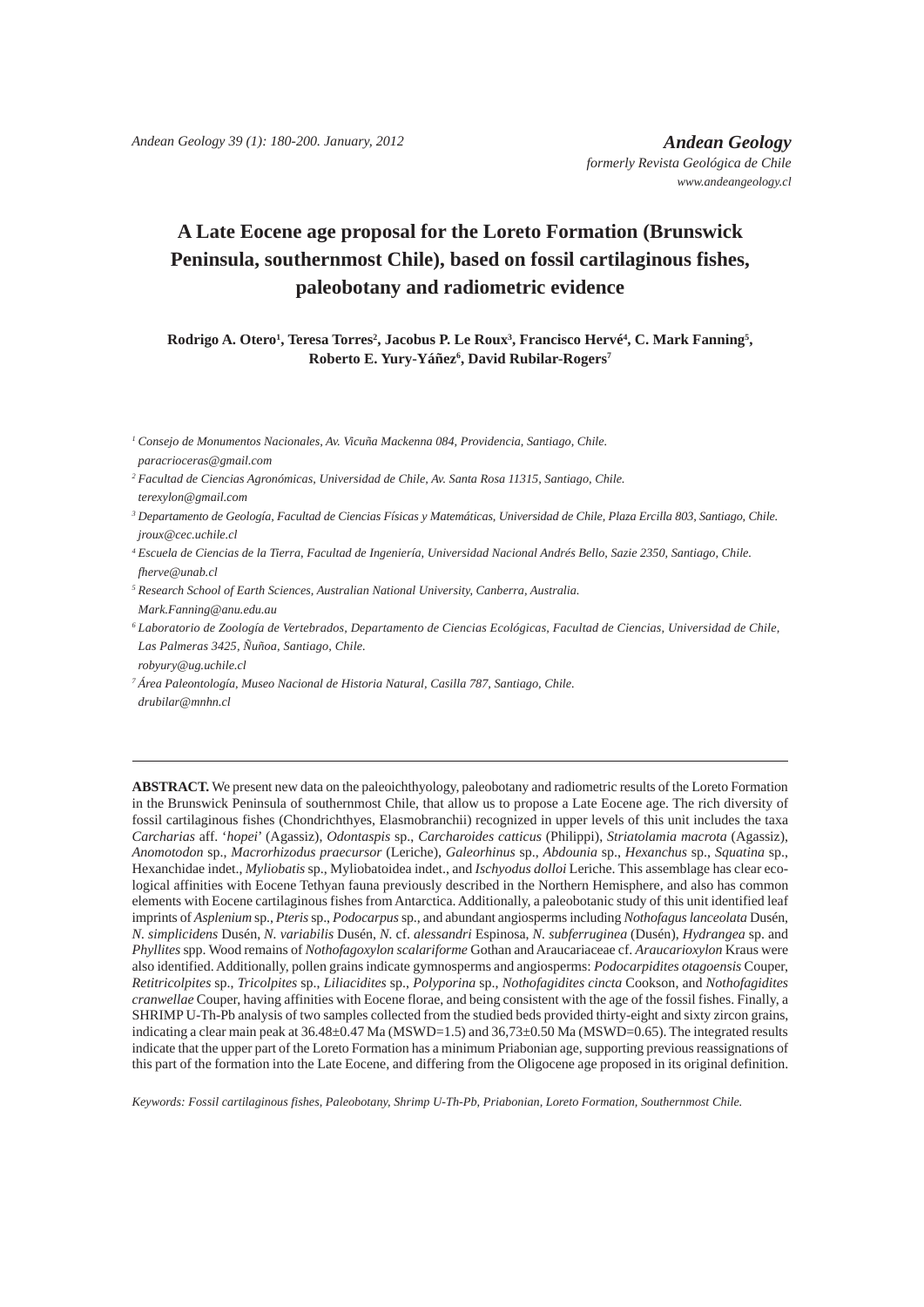**RESUMEN Una edad eocena tardía propuesta para la Formación Loreto (península de Brunswick, extremo sur de Chile), basada en peces cartilaginosos fósiles, paleobotánica y evidencia radiógena.** El presente estudio integra nueva evidencia paleoictiológica, paleobotánica y resultados radiométricos que en conjunto permiten proponer una edad eocena tardía para la Formación Loreto, en la península de Brunswick del extremo sur de Chile. La rica diversidad de peces cartilaginosos fósiles (Chondrichthyes, Elasmobranchii) reconocida en niveles superiores de la mencionada unidad incluye los taxa *Carcharias* aff. *hopei* (Agassiz), *Odontaspis* sp., *Carcharoides catticus* (Philippi), *Striatolamia macrota* (Agassiz), *Anomotodon* sp., *Macrorhizodus praecursor* (Leriche), *Galeorhinus* sp., *Abdounia* sp., *Hexanchus*  sp., *Squatina* sp., Hexanchidae indet., *Myliobatis* sp., Myliobatoidea indet., e *Ischyodus dolloi* Leriche. Este conjunto muestra claras afinidades ecológicas con ictiofaunas del Eoceno tethyano previamente descritas en el Hemisferio Norte, a la vez que presenta elementos comunes con peces cartilaginosos del Eoceno de Antártica. Adicionalmente, el estudio paleobotánico en esta unidad identificó improntas referidas a *Asplenium* sp., *Pteris* sp. *Podocarpus* sp., y abundantes angiospermas, incluyendo *Nothofagus lanceolata* Dusén, *N. simplicidens* Dusén, *N. variabilis* Dusén, *N.* cf. *alessandri* Espinosa, *N. subferruginea* (Dusén), *Hydrangea* sp. y *Phyllites* spp. Además, se identificaron restos de troncos fósiles de *Nothofagoxylon scalariforme* Gothan y Araucariaceae cf. *Araucarioxylon* Kraus. Adicionalmente, se reconoció polen de las gimnospermas y angiospermas: *Podocarpidites otagoensis* Couper, *Retitricolpites* sp., *Tricolpites* sp., *Liliacidites* sp., *Polyporina* sp., *Nothofagidites cincta* Cookson y *Nothofagidites cranwellae* Couper, las que presentan afinidades con floras de edad eocena, siendo consistente con la edad de los peces fósiles. Finalmente, el análisis SHRIMP U-Th-Pb de dos muestras colectadas desde los estratos estudiados, han proporcionado 38 y 60 granos de circón respectivamente, indicando claros peaks principales en 36,48±0,47 Ma (MSWD=1,5) y 36,73±0,50 Ma (MSWD=0,65). Los resultados integrados indican que los estratos superiores de la Formación Loreto pueden ser acotados a una mínima edad priaboniana, siendo consistente con reasignaciones previas al Eoceno Tardío para esta parte de la formación, y difiriendo de la edad oligocena originalmente propuesta en su definición.

*Palabras clave: Peces cartilaginosos fósiles, Paleobotánica, Shrimp U-Th-Pb, Priaboniano, Formación Loreto, Extremo sur de Chile.*

### **1. Introduction**

The Loreto Formation (Hoffstetter *et al*., 1957) was previously known by several different informal names such as 'Araucaria Stufe', 'Arenaense', 'Banco de Gastrópodos', 'Banco de Venus', 'Capas de Loreto', 'Fagus Stufe', 'Magallaniano', 'Magallaniense', 'Magellanian beds', etc. The first reference to these strata as the 'Loreto Formation' was in Hoffstetter *et al.* (1957), who proposed an Eocene age, but the description and definition of the unit was much generalized. Fasola (1969) was the first to propose a type locality and paralocalities for the Loreto Formation in the Los Ciervos River, Lynch River and Las Minas River valleys. This author measured a stratigraphic column in each of these areas and constructed a composite section showing sandstones with variable grain size and hardness, together with sporadic clay, conglomerate, concretionary and fossiliferous beds including carbonized wood, assigned by this author to the Oligocene based on palynomorphs. Subsequently, Charrier and Lahsen (1969) proposed a stratigraphic correlation chart indicating a Late Eocene age for the base of the Loreto Formation, while the rest of the formation remained in the Oligocene.

Since previous studies do not allow the age of the Loreto Fomation to be precisely defined, this paper aims to constrain the age of this unit based on three available sources of information: **i**. An abundant fossil assemblage of cartilaginous fish teeth hosted by one particular bed in the studied locality, made it possible to obtain enough samples to interpret the different dental shapes belonging to certain genera and species. In this way, identifications based on isolated elements that usually lead to dubious taxonomical interpretations could be avoided. The identified taxa include several genera and species with good chronostratigraphic resolution; **ii**. Leaf imprints, wood remains and palynomorphs were collected from beds occurring stratigraphically below the teeth-rich beds; **iii**. In addition to the relative age obtained from the paleontological evidence, an absolute age of approximately 36-37 Ma was obtained by SHRIMP U-Th-Pb dating of detrital zircons.

Considering that the studied section of the Loreto Formation corresponds to its upper portion, and based on the new evidence presented here, a Late Eocene (Priabonian) age for most of the Loreto Formation can be proposed. This is the first age based on integrated and diverse data obtained from well-defined stratigraphic units within the formation.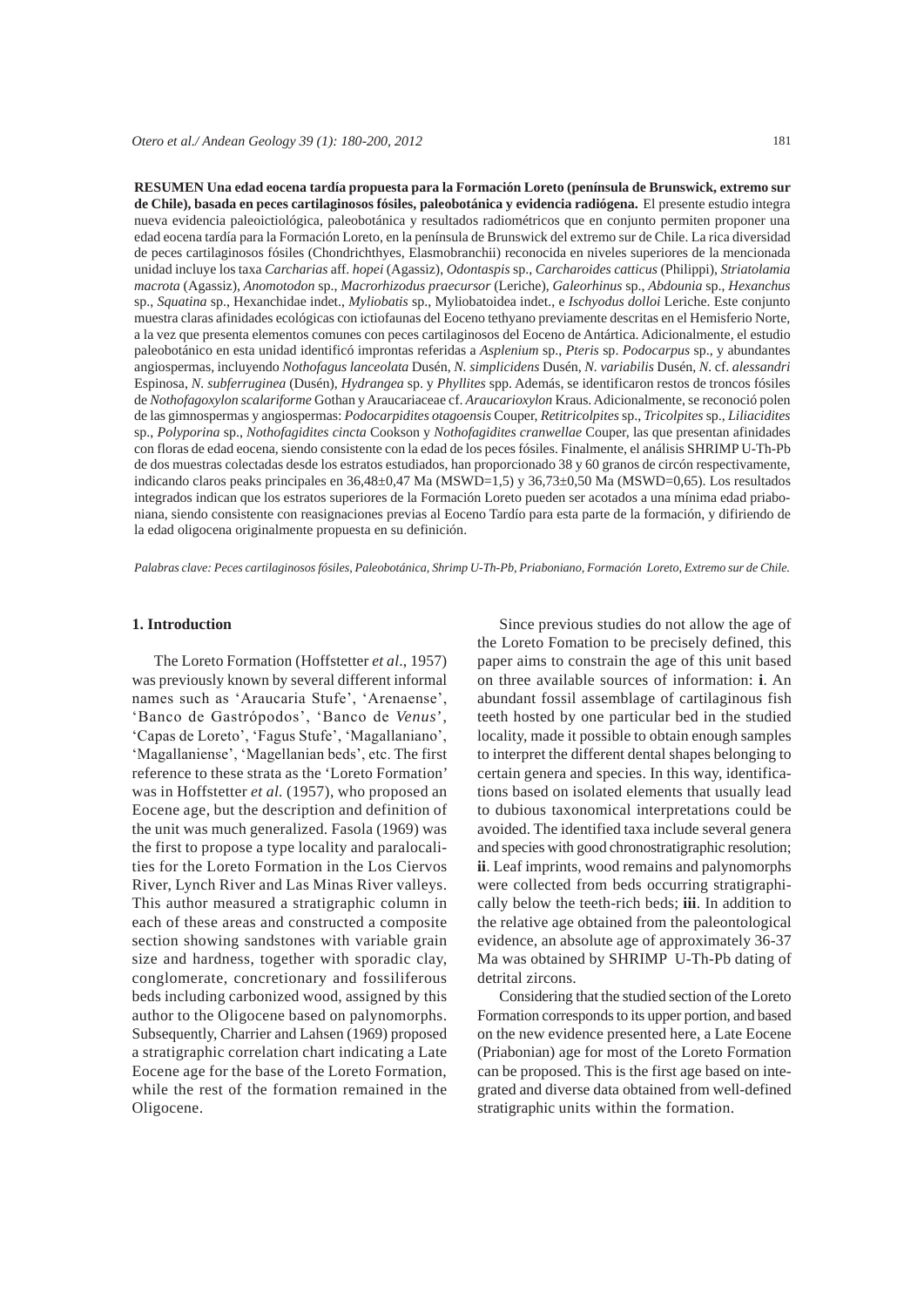### **2. Locality and geological setting**

#### **2.1. Locality**

The studied materials were discovered during January 2007 and January 2008 in the Magallanes Reserve (53º08'18"S; 71º03'32"W), administrated by the Corporación Nacional Forestal (Conaf), located about 10 km west of Punta Arenas, in the Brunswick Peninsula (Fig. 1A). The host beds crop out on the upper slopes of the Las Minas River valley (locally known as Río de Las Minas, so called hereafter in the text). The studied succession forms part of the Loreto Formation (Hoffstetter *et al.*, 1957) assigned by these authors to the Eocene-Miocene, and later redefined and reassigned by Fasola (1969) to the Oligocene based on palynomorphs. The exposed lithology includes a coquina bed with abundant but poorly preserved oysters at the base of the valley slope, and several coal seams with frequent leaf imprints and carbonized wood remains exposed near the top, intercalated with strata that include fossil vertebrate remains. All these beds are consistent with the description of the Carbonoso Member of Hemmer (1935), as cited by Hoffstetter *et al.* (1957)*.* In addition, the studied beds coincide with level K of Fasola (1969; Figs. 1 and 2), suggested by the latter author to belong to the upper portion of his measured stratigraphic section.

### **2.2. Geological setting**

The geology of the Brunswick Peninsula is characterized by thick sedimentary successions with a general SE strike, exposing the different units with decreasing age towards the NE (Fig. 1B). From the SW part of the peninsula to the NE (older to younger), the recognized units are, from top to base:

**Chorrillo Chico Formation** (Thomas, 1949): This is a 275 m thick succession (Charrier and Lahsen, 1968) of light brown, compact argillites, with sporadic lenses of glauconitic sandstones and lenticular, calcareous concretions. Charrier and Lahsen (1968, 1969) assigned the formation to the Late Maastrichtian-Early Paleocene, the lower limit being defined by the age of the Carrera Formation. A section of this formation was studied in the western part of Brunswick Peninsula, providing 27 taxa of dinoflagellates that support a middle to Late Paleocene age for this unit (Quatrocchio and Sarjeant, 2003).

**San Jorge Formation (**Thomas, 1949): This **s**uccession (about 400 m thick), is exposed along the eastern coast of the Brunswick Peninsula, about 2 km north of Punta Carrera. It is formed by soft-weathering brown argillites with abundant concretionary nodules of limestone and scarce fossils. The age proposed by Charrier and Lahsen (1969) is



FIG. 1. **A.** Map of Brunswick Peninsula, southernmost Chile. The black arrow indicates the location of the Río de Las Minas study area. **B.** Schematic portrayal of the stratigraphic units exposed on the Brunswick Peninsula.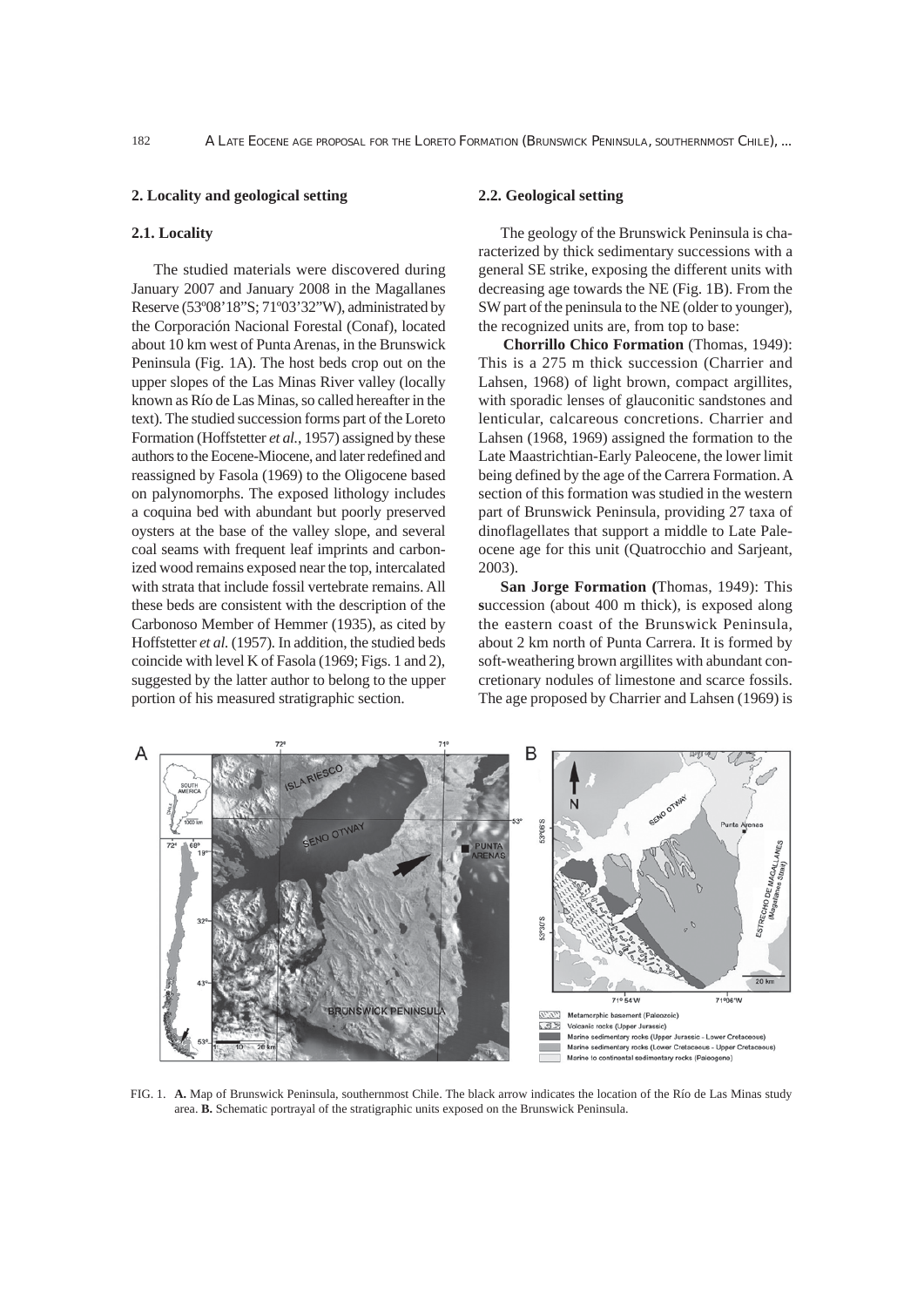

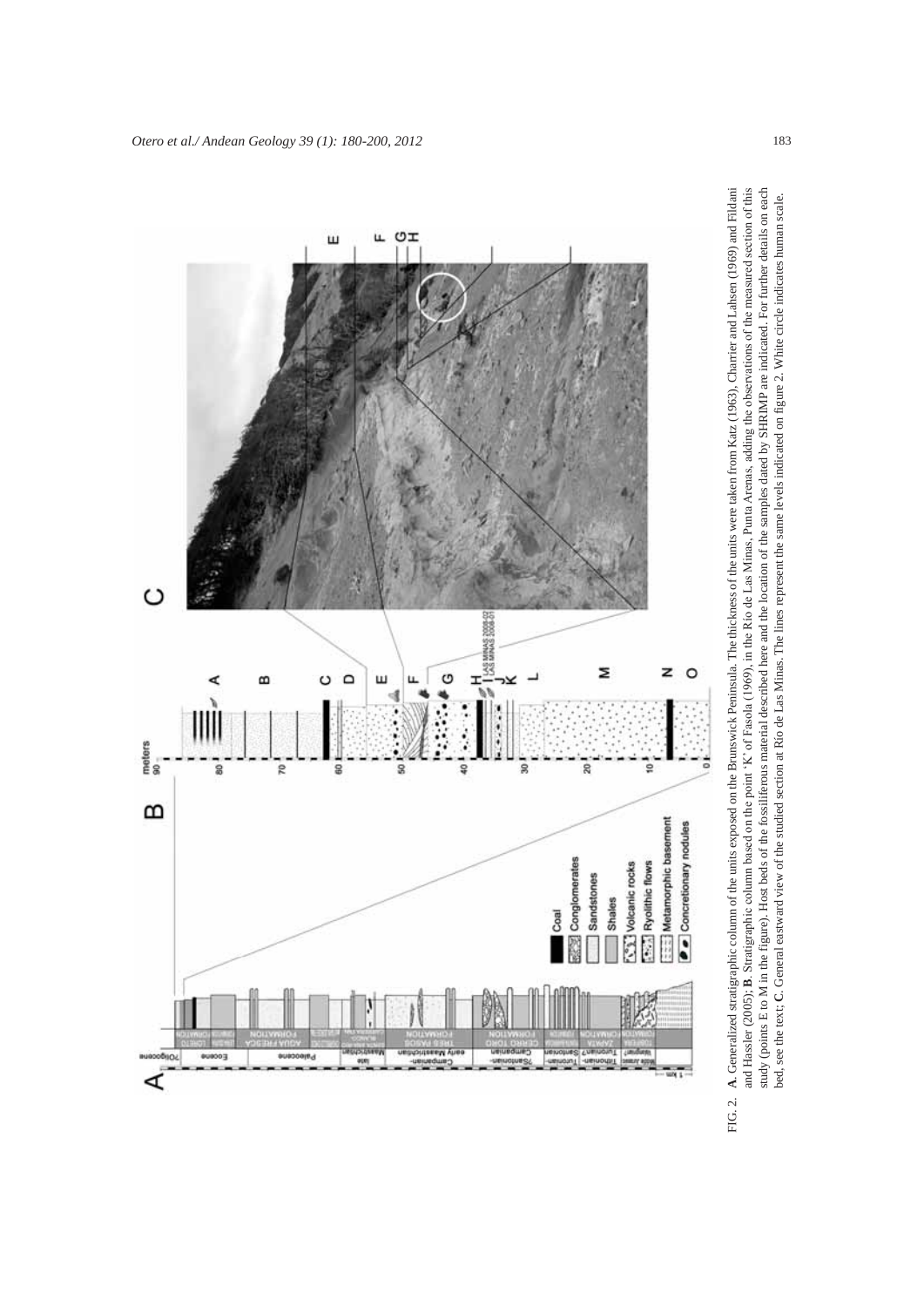Paleocene, as constrained by the age of the overlying Agua Fresca Formation.

**Agua Fresca Formation** (Hoffstetter *et al.*, 1957): This up to 2,000 m thick formation consists of marine deposits exposed in the eastern part of the Brunswick Peninsula, along the Agua Fresca River. It is formed by sandstones and mudstones with abundant microfossils. The age of the formation is assigned to the Late Palaeocene-Early Eocene based on microfossils (Charrier and Lahsen, 1968, 1969).

**Leña Dura Formation** (Natland *et al.*, 1974): This succession is about 640 m thick, consisting of grey, hard shales, with beds that include abundant concretions containing fossils. The age of the formation is assigned to the Late Eocene based on palynomorphs and invertebrate marine fossils (Fasola, 1969; Cookson and Cranwell, 1967).

**Loreto Formation** (Hoffstetter *et al*., 1957): This formation is about 800 m thick, being composed of well-sorted sandstones and including glauconitic and concretionary horizons with common intercalated beds containing fossil flora and several coal seams of variable thickness. It includes the Ciervos Member of Kniker (1949), assigned by this author to the Late Eocene based on microfossils. Martínez-Pardo *et al*. (1965) separated the basal part of the Loreto Formation (equivalent to the section measured at the Los Ciervos River by Fasola, 1969), raising it to formation status and assigning it to the Burdigalian based on taxonomic determinations of foraminifera referred to *Candeina nitida* D'Orbigny (=*Antarcticella antarctica* (Leckie and Webb); N. Malumián, personal communication, 2011), *Globigerina falconensis* Blow and *Globigerinoides triloba*  inmmatura Le Roy. The latter genus was never found in the Magallanes Basin, and could in fact belong to *Globigerinaspis*, a taxon that dissappeared near the Eocene/Oligocene boundary (N. Malumián, personal communication, 2011). The age of the formation was reassigned by Fasola (1969) to the Oligocene based on palynomorphs, while Biddle *et al*. (1986) assigned the lower part of the Loreto Formation to the Rupelian-Chattian, correlating it with the Leña Dura Formation and the Zona Glauconítica unit (Hauser, 1964) exposed in Argentina. Later, Martínez-Pardo and Martínez (1989) reaffirmed his proposal of a Miocene age for the Ciervos Member, based on the presence of foraminifers of the genus *Boltovskoyella*, associated to *Virgulinella severini*  (Cañón and Ernst); nevertheless, *Boltovskoyella* has been considered by Malumián and Jannou (2010) as

an abundant, characteristic, and endemical taxon in the Atlantic transgression of the Magallanes Basin that occurred during the Eocene.

The fossil content of bivalves, gastropods (Fasola, 1969) and vertebrates (this study) and the presence of glauconite indicate that this unit was deposited in a shallow marine environment, although wood fragments and leaf imprints are also present.

# **3. The Río de Las Minas section of the Loreto Formation**

A *ca*. 30 m thick stratigraphic section in the Río de Las Minas valley, which encompasses the beds containing vertebrate fossils and leaf imprints, was studied. It belongs to the upper part of the Loreto Formation according to the composite section of Fasola (1969), corresponding to point K of this author. According to Fasola's section, the strata that overlie the present studied profile are, from base to top, as follows (Fig. 2: B):

The beds underlying the studied section are exposed at the base of the cliff. Following Fasola (1969), from base to top these are:

**A.** 6 m of massive sandstones.

**B.** 0.8-1 m of coal.

**C.** 20 m of coarse, greenish, very friable sandstones with thin intercalated conglomerates, some strata containing calcareous concretionary nodules.

**D.** 4 m of massive sandstones with abundant concretionary nodules.

**E.** 3 m of fine sandstones with scarce and fine coal seams.

 From base to top, the beds of the studied section are:

**F.** 1 m of massive sandstones with concretionary nodules at the base.

**G.** 2 m of alternating dark grey, poorly consolidated sandstones and fine coal seams that include abundant leaf imprints. Sample LAS MINAS 2008-01 for zircon dating was collected here. The base includes ca. 1 m of light grey, poorly consolidated sandstones with abundant leaf imprints. Sample LAS MINAS 2008- 02 for zircon dating was collected in this interval. **H.** 1 m of coal.

**I.** 8 m of massive sandstones with abundant concretionary nodules.

**J.** 4 m of sandstones showing large-scale crossbedding with variable dip directions.

**K.** 6 m of massive sandstones with some concretionary beds. This unit also includes fine conglomerate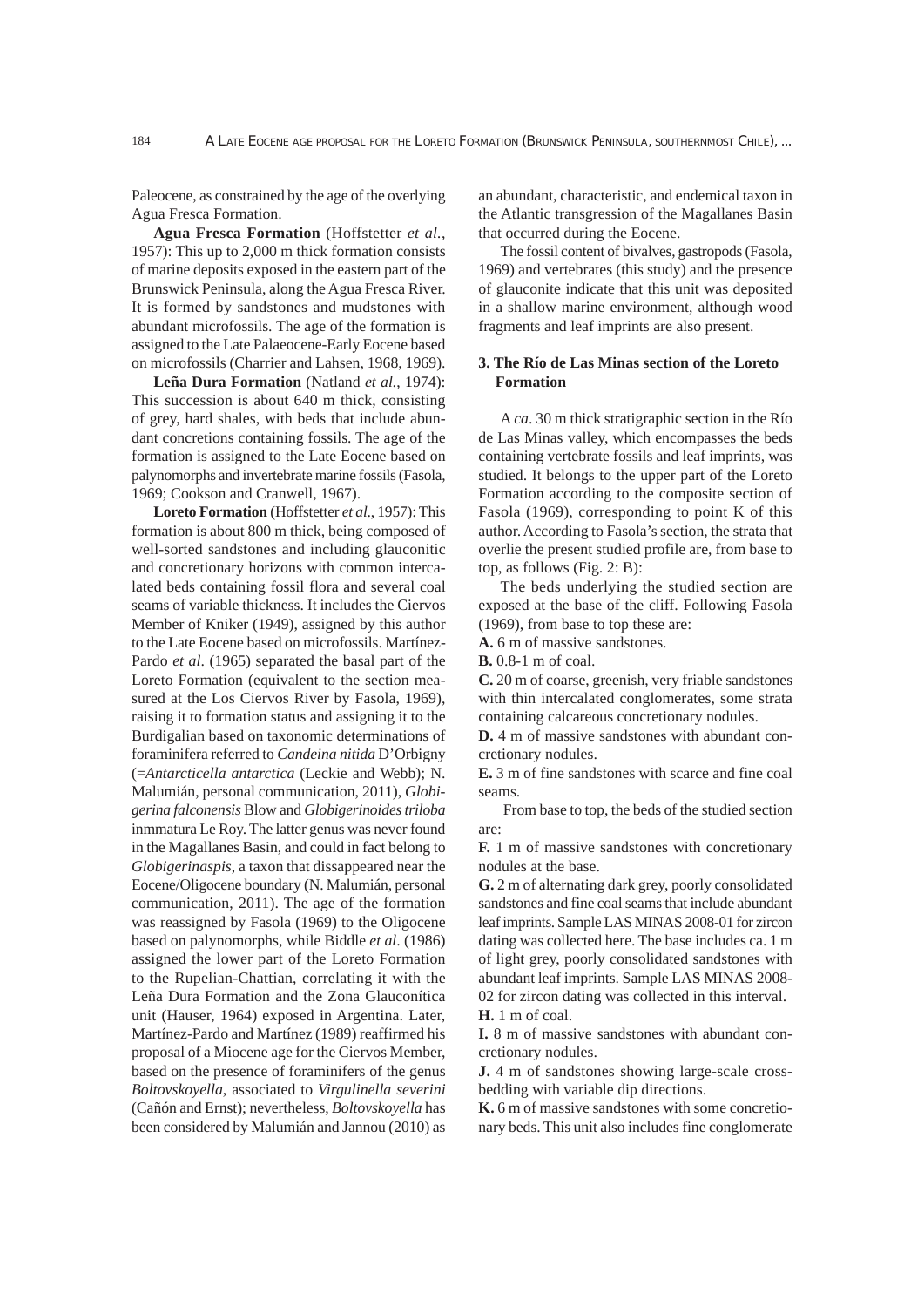lenses and abundant teeth of cartilaginous fishes, with less frequent bird bone fragments (Sallaberry *et al.*, 2010).

**L.** 6 m of medium-grained, grey sandstones, with very fine coal intercalations.

**M.** 1 m of coal.

**N.** 15 m of massive sandstones with alternated, fine coal seams. At the base, the coal seams include fragmentary leaf imprints

Following Fasola (1969), and complemented with our own observations, the studied section is formed from top to base by (Fig. 2B and C):

**O.** 8 m of fine to medium sandstones including five prominent coal seams.

Our preliminary interpretation of the depositional environment is an estuary, based on the presence of shark teeth indicating a strong marine influence, coal seams representing stagnant marshes with abundant vegetation, and the large-scale cross-bedding of some sandstone units that is typical of Gilbert-type bayhead deltas or migrating barrier bars (*e.g.*, Le Roux *et al*., 2010).

#### **4. Systematic paleontology**

#### **4.1. Fossil cartilaginous fishes**

**Chondrichthyes Huxley, 1880 Elasmobranchii Bonaparte, 1838 Subcohort Neoselachii Compagno, 1977 Order Lamniformes Berg, 1958 Family Mitsukurinidae Jordan, 1898 Genus** *Striatolamia* **Glikman, 1964**

**Type species**: *Otodus macrotus* Agassiz, 1843; Eocene. Paris Basin, France.

### *Striatolamia macrota* **(Agassiz, 1843) Fig. 3: A-C**

**Materials**: SGO.PV.6513: (SGO.PV.=Institutional abbreviation for Área Paleontología, Museo Nacional de Historia Natural, Santiago): Seven anterior teeth; four lateral teeth; two postero-lateral teeth; one possible large lateral tooth.

**Description**: Teeth with high and slender crown, less sigmoidal in profile than *Odontaspis*, and with complete cutting edges that fade towards the base. The anterior teeth highly resemble *Odontaspis*, but differ in the presence of rough, well-marked striations that extend from the base and fade close to the top of the crown over the lingual face. Lateral cusplets are small and recurved to the crown. The root shows an inverted 'V' shape, with separate branches. Lateral teeth have broader crowns, with soft striations on the lingual face. The cusplets are broad and short, with rounded tops, some having a pectinated aspect. The root is robust and the branches are massive and not separated like those seen in anterior teeth.

**Comments and age**: Cappetta (1987) indicates that during its stratigraphic history, the genus *Striatolamia* has shown a clear tendency to increase the size of its teeth, with a broadening of the main cusplet. This is particularly evident in later fossils of the species *S*. *macrota*. This author also points out for the lateral teeth of this species, that the lateral cusplets underwent a marked widening, becoming broad, short and rounded (pectinated aspect). They also display a fading of the striations on the lingual face, these becoming shorter, fading or even disappearing altogether. The species *S*. *macrota* has already been reported from the Loreto Formation by Suárez and Marquardt (2003) as a taxon with good chronostratigraphic value that indicates an Eocene age. The newly recovered material shows morphologies that resemble later members of the species. *S. macrota* has been reported in the Early Palaeocene-Late Eocene of the ex-U.S.S.R., North America, and the north and west of Africa (Cappetta, 1987). It is also known in the Eocene of Seymour Island, Antarctica (Long, 1992; Kriwet, 2005). Teeth of *S. macrota* with broad cusplets have furthermore been reported from the Middle Eocene of North Carolina (Case and Borodin, 2000) and the extreme south of South America (Arratia and Cione, 1996).

#### **Genus** *Anomotodon* **Arambourg, 1952**

**Type species:** *Anomotodon plicatus* Arambourg, 1952. Maastrichtian, Morocco.

### *Anomotodon* **sp. Fig. 3: D**

**Materials**: SGO.PV.6514: A single anterior tooth. **Description**: Small tooth with high and slender crown. The enamel extends laterally, having smooth cutting edges. No cusplets are noted. The root branches are thin, extended in antero-posterior direction, and widely separated.

**Comments and age**: The shape of the tooth from Punta Arenas is highly similar to the species *A. novus*.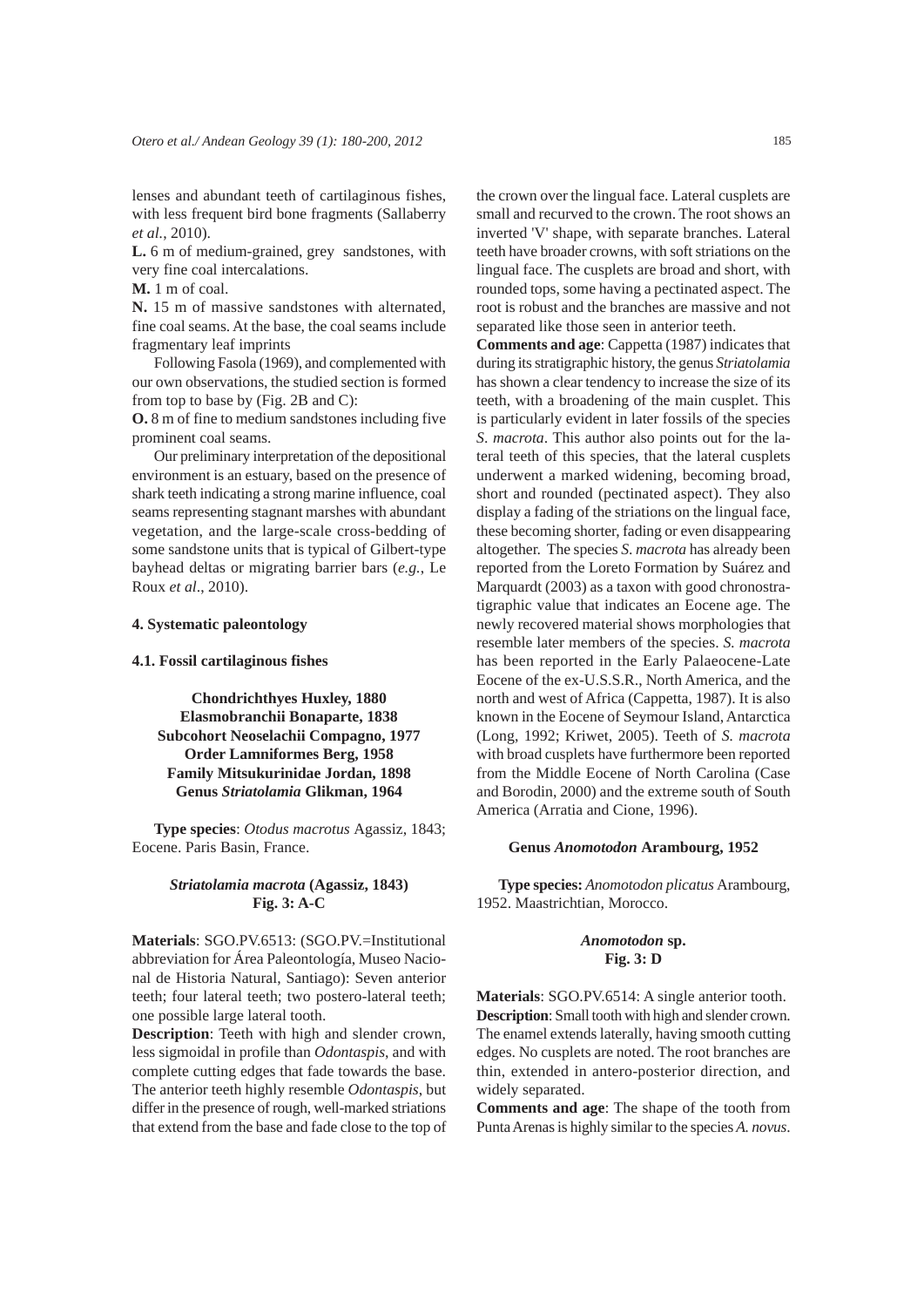

FIG. 3. SGO.PV.6513: *Striatolamia macrota* (Agassiz, 1843). **A1**. Anterior tooth in lingual view; **A2**. labial view; **B1**, **C1**. posterolateral teeth in lingual views; **B2**, **C2**. labial views. SGO.PV.6514: *Anomotodon* sp. **D1**. Anterior tooth in lingual view; **D2**. labial view. SGO.PV.6510: *Carcharias* aff. '*hopei*' (Agassiz). **E1**. Anterior tooth in lingual view; **E2**. labial view; **E3**. profile view; **F1**, **G1**. lateral teeth in lingual view; **F2**, **G2**. labial views, SGO.PV.6511: *Odontaspis* sp. **H1**. Anterior tooth in lingual view; **H2**. labial view; **H3**. profile view. SGO.PV.6512: *Carcharoides catticus* (Philippi, 1846). **I1**. Upper anterior tooth in lingual view; **I2**.labial view; **J1**, **K1**. lateral teeth in lingual views; **J2**, **K2**. labial views. SGO.PV.6515: *Macrorhizodus* (*Isurus*) *praecursor* (Leriche, 1905). **L1**. Anterior lower tooth in lingual view; **L2**. labial view; **M1**. lateral upper tooth in lingual view; **M2**. labial view. SGO.PV.6517: *Abdounia* sp; **N1**. Anterior tooth in lingual view; **N2**. labial view. SGO.PV.6516: *Galeorhinus* sp. **O1**. Lateral tooth in lingual view; **O2**. labial view. SGO.PV.6518: Hexanchidae indet. **M1**. Upper anterior tooth in lingual view; **M2**. labial view; **M3**. profile view. SGO.PV.6519: *Hexanchus* sp. **N1**. Lateral lower tooth in lingual view; **N2**. labial view. SGO.PV.6520: *Squatina* sp. **R1**. Antero-lateral tooth; **R2**. labial view; **P.** lingual view. SGO.PV.6521: Myliobatoidea indet. **S1**.Distal fragments of caudal spine in dorsal view; **S2**. ventral view. SGO.PV.6522: Myliobatis sp. **T1**. Medial tooth in occlusal view; **T2**. basal view. SGO.PV.6524: *Ischyodus dolloi* Leriche, 1902. **U1**.Left mandibular plate in occlussal view; **U2**. basal view; **V1**. right palatine in occlussal view; **V2**. basal view. Scale bar=1 cm.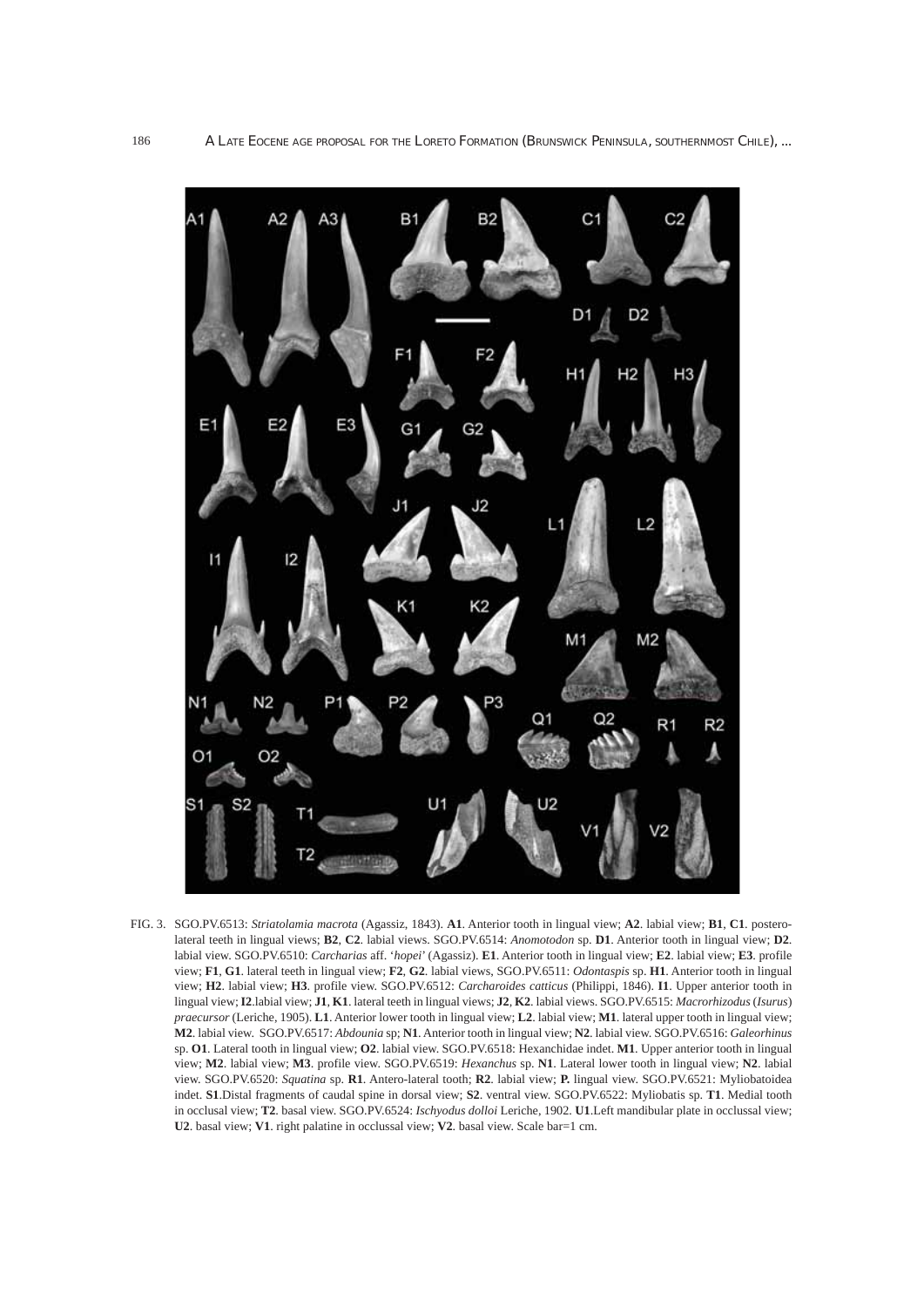Nevertheless, the absence of more dental pieces prevents its identification as the same species. The genus is known since the Lower Cretaceous to the Early Miocene in Europe, North America, north and west Africa and Japan. Eocene reports come from Belgium, the ex-U.S.S.R. and England (Cappetta, 1987), as well as Seymour Island, Antarctica (Long, 1992; Kriwet, 2005) where the species *A. multidenticulatus* was identified.

# **Family Odontaspididae Müller and Henle, 1839 Genus Carcharias Rafinesque, 1810**

**Type species:** *Synodontaspis hopei* (Agassiz, 1843), Eocene. England, France, Belgium and Morocco.

# *Carcharias* **aff**. '*hopei*' **(Agassiz) Fig. 3: E-G**

**Materials**: SGO.PV.6510: Four anterior teeth, lacking lateral cusplets in most cases; six lateral teeth, with partial cusplets; two intermediate teeth, with partially preserved cusplets; two complete latero-posterior teeth; one symphysial tooth, lacking cusplets.

**Description**: Anterior teeth with high cusp, thin and slender, with a sigmoidal profile and 'V' shaped root. The crown has complete cutting edges, fine striations on its lingual face and enamel rifts. The labial face has enamel with soft folds close to the root. Two lateral cusplets are present on each side, but they have been lost in most cases due to erosive processes. The root has two separate branches and shows a bulk with a medial nutritious groove. Intermediate teeth show a lower crown but a very similar root to anterior ones. The lateral cusplets are present in most cases, being robust and joined to the crown, having a continuous enamel surface between the cusp and the lateral cusplets on the labial face. Posterior teeth are similar, but with a crown recurved backwards. The symphysial tooth shows a bulky root, high and broad in the labial-lingual direction. Despite the fact that only one root branch is preserved, they are not broadly separated.

**Comments and age**: The recovered teeth from Punta Arenas are very similar to those figured by Cappetta and Nolf (2005, p. 260) referred to as *Carcharias* sp. These authors indicate that their tooth set has affinities to the recent species C. *taurus*, being morphologically more similar to the latter than the fossil C. *acutissima*. They also indicate that their materials probably share the systematic attributes of C. *hopei*, but specific identification is discarded because they consider that the species hopei is still not clearly described. Following this, the identification of the tooth set from Punta Arenas is included in the genus *Carcharias*, noting its high similarity to the '*hopei*' taxon, but refraining from a more specific identification.

Kent (1994) indicates that the genus Carcharias has a cosmopolitan distribution in the Campanian-Recent. Regionally, fossil *Carcharias* species are reported from the Cenozoic of Ecuador, Peru and Chile (Cione *et al*., 2007). The presence of the genus *Carcharias* in Chile has been documented since the Campanian-Maastrichtian, from the Quiriquina Formation and equivalent units (Suárez *et al*., 2003, Table 1; Muñoz-Ramírez *et al*., 2007). In addition, it was previously reported from the Eocene of the Loreto Formation (Suárez and Marquardt, 2003), and is also present in the Early Miocene of the Navidad Formation (Suárez *et al*., 2006), at least one species having been identified as C. *cuspidata* Agassiz. The youngest report of the genus *Carcharias* in Chile belongs to Late Miocene-Early Pliocene deposits of the Bahía Inglesa Formation (Suárez *et al*., 2004). Concerning the species C. *hopei*, it is known from the Early Eocene of England, and the Eocene of the French-Belgian Basin and Morocco (Cappetta, 1987). Ward (1988) also indicates its occurrence in the Late Paleocene of England, the Paleocene, as well as the Middle Eocene of Belgium and the Eocene of Maryland.

### **Genus** *Odontaspis* **Agassiz, 1838**

**Type species**: *Squalus ferox* (Risso, 1810). Recent, warm waters of the northeastern Atlantic, Pacific Indian, and Mediterranean Oceans.

# *Odontaspis* **sp. Fig. 3: H**

**Materials**: SGO.PV.6511: Four antero-lateral teeth, one of them with cusplets.

**Description**: High crown, slender and sharp, thinner and sharper than those seen in the genus *Carcharias*, and with a sigmoidal shape in profile. It shows soft striations at the base of the lingual face and some grooves, while the labial face is completely smooth. The labial face is flattened at the top and, in cross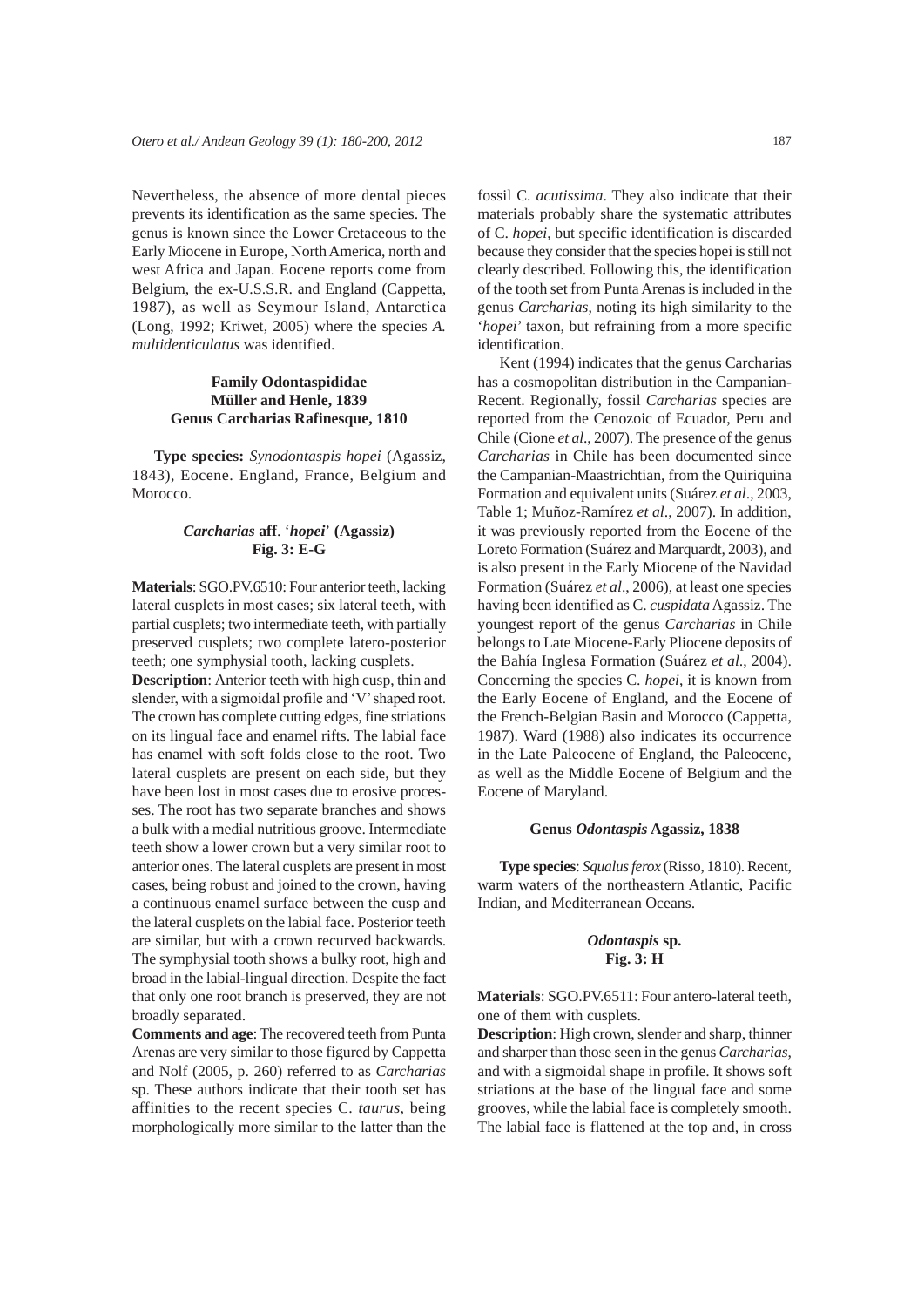### **TABLE 1. SYNTHESIS OF THE KNOWN STRATIGRAPHIC DISTRIBUTION OF THE MOST EXCLUSIVE TAXA OF FOSSIL CARTILAGINOUS FISHES (CHONDRICHTHYES) RECOVERED AT PUNTA ARENAS, SOUTHERN-MOST CHILE. FOR DETAILS, SEE THE TEXT FOR EACH TAXON.**

|                                   | <b>Upper</b><br><b>Cretaceous</b> | Paleocene |           |           | <b>Eocene</b> |          |           |            | Oligocene |          | Miocene    |             |          |
|-----------------------------------|-----------------------------------|-----------|-----------|-----------|---------------|----------|-----------|------------|-----------|----------|------------|-------------|----------|
|                                   | Maastrichtian                     | Danian    | Selandian | Thanetian | Ypresian      | Lutetian | Bartonian | Priabonian | Rupelian  | Chattian | Aquitanian | Burdigalian | Langhian |
| Carcharias. 'hopei'               |                                   |           |           |           |               |          |           |            |           |          |            |             |          |
| Odontaspis sp.                    |                                   |           |           |           |               |          |           |            |           |          |            |             |          |
| Carcharoides catticus             |                                   |           |           |           |               |          |           |            |           |          |            |             |          |
| Striatolamia macrota              |                                   |           |           |           |               |          |           |            |           |          |            |             |          |
| Anomotodon sp.                    |                                   |           |           |           |               |          |           |            |           |          |            |             |          |
| Macrorhizodus (Isurus) praecursor |                                   |           |           |           |               |          |           |            |           |          |            |             |          |
| Galeorhinus sp.                   |                                   |           |           |           |               |          |           |            |           |          |            |             |          |
| Abdounia sp.                      |                                   |           |           |           |               |          |           |            |           |          |            |             |          |
| Hexanchus sp.                     |                                   |           |           |           |               |          |           |            |           |          |            |             |          |
| Myliobatis sp.                    |                                   |           |           |           |               |          |           |            |           |          |            |             |          |
| Ischyodus dolloi                  |                                   |           |           |           |               |          |           |            |           |          |            |             |          |

section displays a rounded shape near the base. The cutting edges extend from the top, but fade before reaching the base. The contact between the crown and the root has a neck, causing the enamel to slightly overhang the root.

**Comments and age**: A typical character of the genus *Odontaspis* is the incomplete cutting edges that do not reach the base of the cusp (Cappetta, 1987; Kent, 1994). This allows their distinction from other odontaspidids such as *Carcharias*, where the cutting edges are complete. Teeth of the genus *Carcharias* commonly found in the Loreto Formation allow their comparison with those of SGO.PV.6511, which highlights the different cutting edges. Due to the incomplete preservation of the teeth and the lack of more complete samples, specific identification was not attempted.

*Odontaspis* is known since the Campanian to Recent in Europe, northern and western Africa, North America (Cappetta, 1987) and the south of South America, (Arratia and Cione, 1996). In Chile, fossil specimens are mentioned in the Eocene of Lebu (Oliver-Schneider, 1936), referred to as the species O. *elegans* (Agassiz). Furthermore, the genus is reported in the Late Miocene-Early Pliocene Bahía Inglesa Formation (Suárez *et al*., 2004). Finally, the species

*O. ferox* Risso was reported in the Early Miocene of the Navidad Formation (Suárez *et al*., 2006).

#### **Genus** *Carcharoides* **Ameghino, 1901**

**Type material**: *Carcharoides catticus* (Philippi, 1846). 'Tertiary' of Europe.

### *Carcharoides catticus* **(Philippi, 1846) Fig. 3: I-K**

**Materials**: SGO.PV.6512: Two complete anterior teeth; four upper lateral teeth, only one complete; three teeth preserving only one lateral cusplet; two upper posterior teeth.

**Description**: Anterior teeth with high, straight and slender crown, becoming recurved backwards and broader in the posterior teeth. The lingual face is slightly convex, while the labial face is very flat, both faces having soft enamel with no striations. In profile, some teeth show a slightly sigmoidal aspect. All teeth have two cusplets with soft and flat faces, those of the anterior teeth being very thin and sharp, while those of the lateral and posterior teeth are broad and triangular in shape. Two lateral teeth show incipient secondary cusplets. The cutting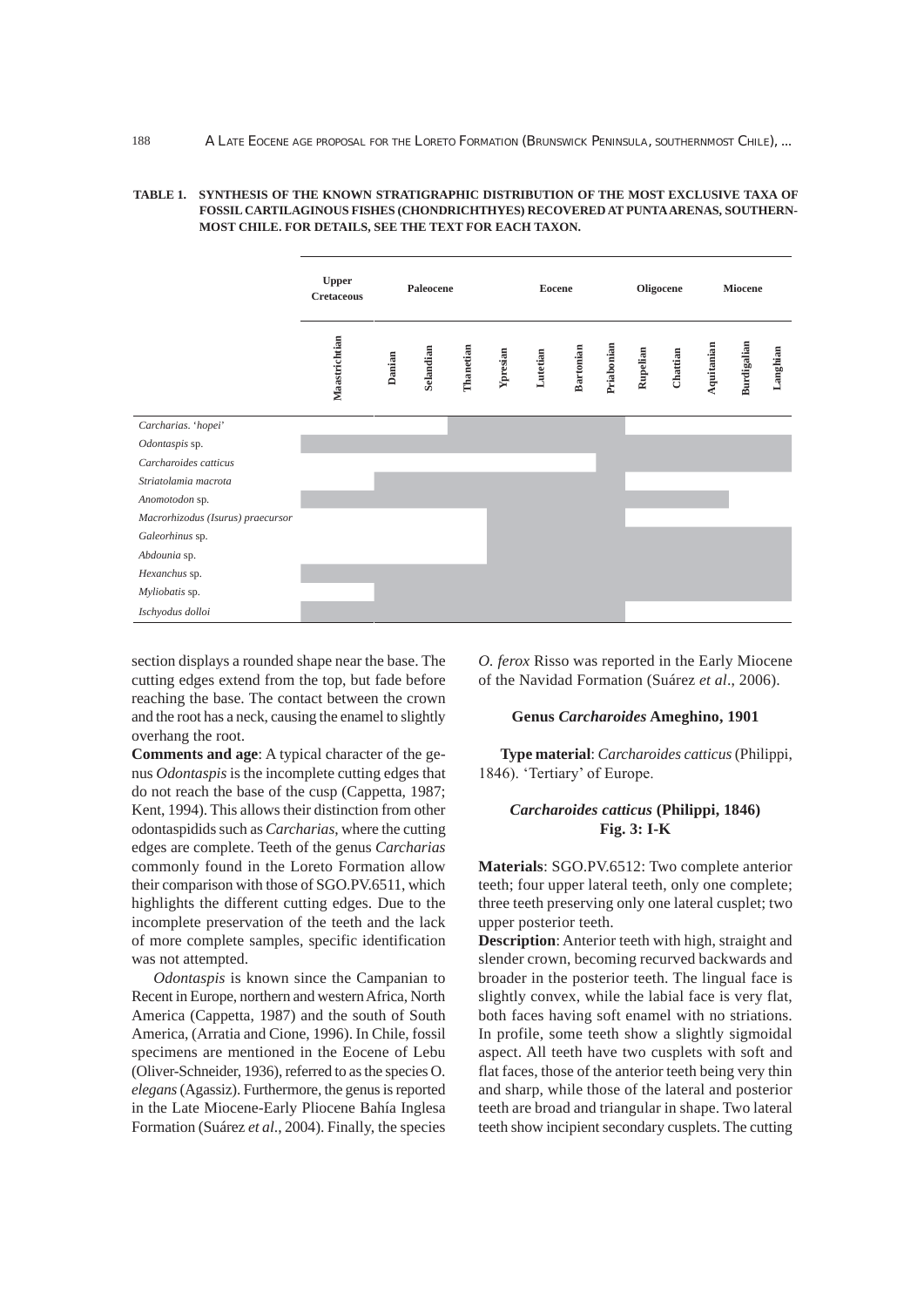edge is continuous in all cases, fading near the base of the cusp. The root has short separated branches with a medial constriction at the base, and lingually displays a single nutritious groove in a central position. In most of the teeth, this groove is not evident, due the erosion suffered by the root.

**Comments and age**: The genus *Carcharoides* includes only two known species: C. *totuserratus* Ameghino, 1901 and C. *catticus* (Philippi, 1846). The first species was reported exclusively from the Southern Hemisphere, particularly in the Late Oligocene of Australia (Chapman, 1913; Fitzgerald, 2004), the Early Miocene of Argentina (Cione, 1978; Cione and Expósito, 1980) and the Early Miocene of Chile (Suárez *et al*., 2006). The second species, C. *catticus*, can be diagnosed by anterior odontaspidid-like teeth and lamnoid lateral teeth, the latter with a triangular cusp and one triangular cusplet on each side, bent lingually (Cappetta, 1987), and having a smooth cutting edge that frequently does not reach the base. These teeth have compressed cusps, while the roots branches are short and well separated. The species has been reported from the Oligocene-Miocene of Europe and west Africa (Cappetta, 1987). Finally, Werner (1989) referred some dubious materials from the Cenomanian of Egypt to *Carcharoides*.

### **Family Lamnidae (Müller and Henle, 1838a) Genus** *Macrorhizodus* **Glikman, 1964**

**Type species**: *Isurus praecursor* (Leriche, 1905). Middle Eocene, Belgium.

### *Macrorhizodus* **(***Isurus***)** *praecursor* **(Leriche, 1905) Fig. 3: L, M**

**Materials**: SGO.PV.6515: One anterior lower tooth; one lateral upper tooth.

**Description**: High, slender and triangular crown that becomes broader towards the base, being labio-lingually compressed. The labial face is flat, with soft enamel and smooth folds near the root. The lingual face is convex and the enamel shows some rifts.

**Comments and age**: The species *Macrorhizodus praecursor* (=*Isurus praecursor*) was previously reported from Eocene deposits in Belgium, Syria, Egypt, Nigeria, Togo, Guinea Bissau and England (Cappetta, 1987). It was also reported from the Middle-Late Eocene of Chesapeake Bay, U.S. (Kent,

# **Order Carcharhiniformes Compagno 1973 Family Carcharhinidae Jordan & Evermann, 1896**

**Type species**: *Eugaleus beaugei* Arambourg, 1935. Lower Eocene, Morocco.

# **Genus** *Abdounia* **Cappetta, 1980a** *Abdounia* **sp. Fig. 3: N**

**Materials**: SGO.PV.6517: A single tooth.

**Description**: Small tooth with moderately high crown and two lateral cusplets with triangular shape on each side. The labial face is flat and the lingual face has a soft convexity. The top of the crown and one of the distal cusplets are absent. The cusplets are slightly recurved to the crown. The enamel is smooth and continuous from the main cusp to the lateral cusplets. Cutting edges are smooth and complete over all of the crown. The root is robust, with separated branches and one medial, well-marked groove.

**Comments and age**: The genus can be diagnosed by the small-sized teeth, with a relatively triangular cusp, broader near the base, having a flat labial face and a slightly convex lingual face, displaying one or more lateral cusplets and a crown that does not overhang the labial face of the root. This latter has branches transversely extended, with a well-marked, deep groove (Cappetta, 1987), typical of carcharhinid sharks. The genus is known in the Early-to-Late Eocene of Europe, North America, North and West Africa (Cappetta, 1987) and in the Early Eocene of India (Rana *et al*., 2004).

### **Family Triakidae Gray, 1851 Genus** *Galeorhinus* **de Blainville, 1816**

**Type species**: *Squalus galeus* Linnaeus, 1758. Recent, all seas.

### *Galeorhinus* **sp. Fig. 3: O**

**Materials**: SGO.PV.6516: One complete tooth. **Description**: Small tooth with broad, low crown and broad root. The crown has a main cusp, recurved backwards, with a smooth anterior cutting edge and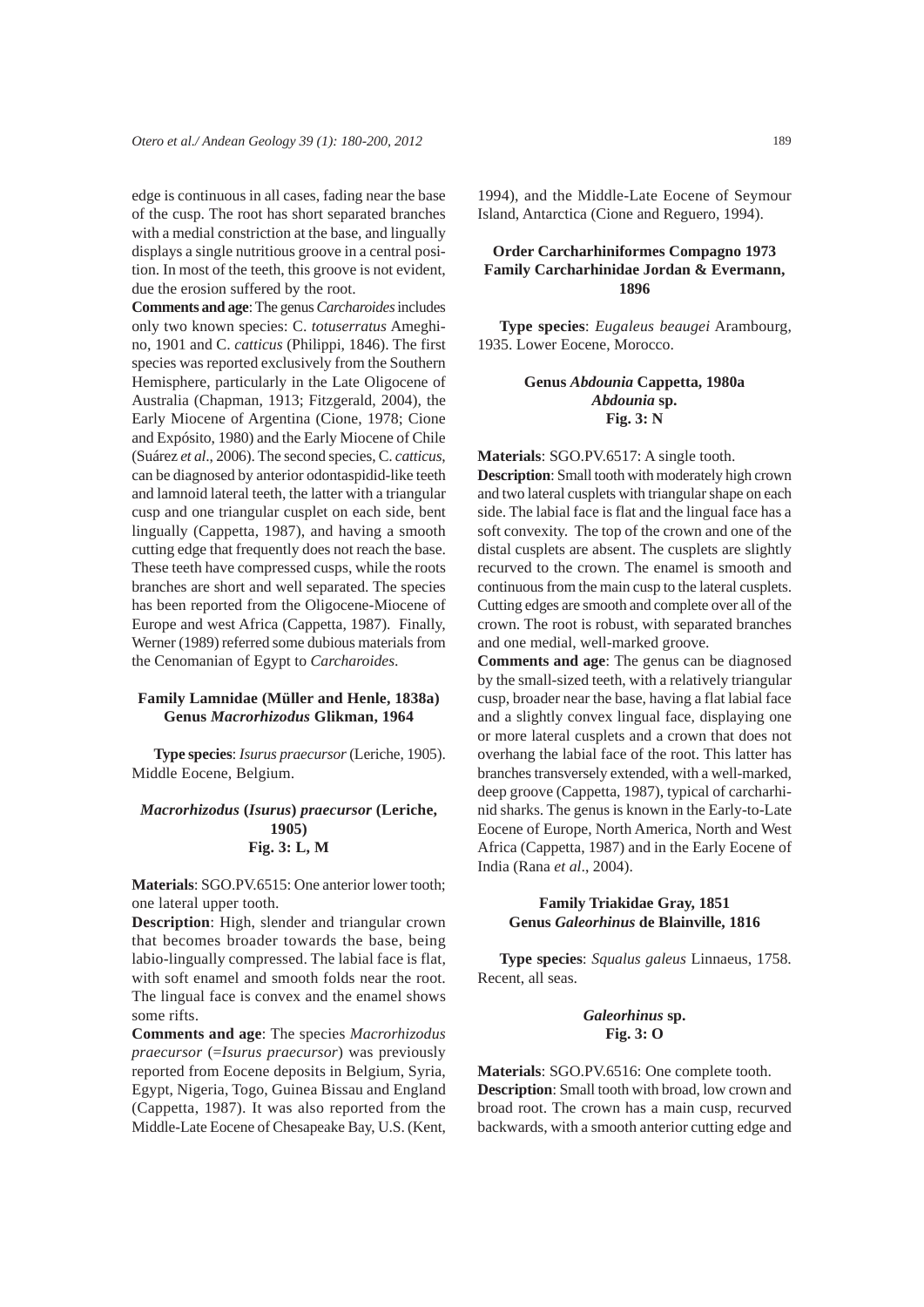five cusplets in the distal portion. The crown extends over the root onto the labial face. The root has separate branches and a well-developed medial groove. **Comments and age**: Its known biocron ranges from the Eocene to Recent. Eocene reports come from Egypt, the United States (Cappetta, 1987), Belgium (Nolf, 1988) and India (Rana *et al*., 2004). The genus is also reported from the Eocene of Seymour Island (Kriwet, 2005). In Chile, it was previously reported from Campanian-Maastrichtian beds at Talcahuano Bay (Muñoz *et al*., 2007) and from the Neogene of the Bahía Inglesa Formation (Long, 1993).

# **Order Hexanchiformes de Buen, 1926 Suborder Hexanchoidei Garman, 1913 Family Hexanchidae Gray, 1851 Hexanchidae gen. et sp. indet. Fig. 3: P**

**Materials**: SGO.PV.6518: Single upper anterior tooth. **Description**: Acrocone (main cusp) robust, recurved backwards and also lingually, with complete anterior cutting edge, smoothly serrated, and no cutting edge along posterior margin. On lingual face, smooth grooves are noted at the base and the enamel overhangs the root.

**Comments and age**: Apparently, the tooth has no secondary cusplets. Nevertheless, the preservation of the root is poor, and it is difficult to establish whether there was a loss of secondary cusplets by erosive processes. Nevertheless, the presence of smooth serrations on the anterior cutting edge is common in teeth of hexanchid sharks and some squaliformes, but the absence of a posterior cutting edge is unusual. Cappetta (1987) indicates that in larger individuals of the genus *Notorhynchus*, this posterior cutting edge often disappears close to the base. The poor preservation and lack of additional teeth from this locality do not allow an accurate generic identification.

#### **Genus** *Hexanchus* **Rafinesque, 1810**

**Type species**: *Squalus griseus* Bonaterre, 1788. Recent, all seas.

# *Hexanchus* **sp. Fig. 3: Q**

**Materials**: SGO.PV.6519: Single lateral lower tooth. **Description**: Incomplete tooth lacking the main cusp (acrocone). Its general shape is expanded in the antero-posterior sense and compressed in the labial-lingual sense. The crown preserves six cusplets (accessory cones), these being recurved backwards and decreasing in size towards the posterior portion. The root has a rectangular shape with a rift near its contact with the crown.

**Comments and age**: The genus is known since the Early Jurassic to Recent (Cappetta, 1987), with a cosmopolitan distribution. Regionally, Eocene *Hexanchus* has been described from Seymour Island, Antarctica (Cione and Reguero, 1994).

# **Order Squatiniformes de Buen, 1926 Family Squatinidae Bonaparte, 1838 Genus** *Squatina* **Duméril, 1806**

**Type species**: *Squalus squatina* Linnaeus , 1758. Recent, all tropical seas.

### *Squatina* **sp. Fig. 3: R**

**Materials**: SGO.PV.6520: One antero-lateral tooth. **Description**: Small tooth with relatively high and sharp crown. This is slightly recurved backwards and has a ventral extension over the root. The lateral flanks are partially preserved, but in all species it extends for almost the whole length of the tooth, having a continuous cutting edge. The root is absent, nevertheless. All the species have two well-separated branches and a lingual bulk.

**Comments and age**: The genus was previously reported since the Oxfordian to Recent (Cappetta, 1987), and has a cosmopolitan distribution. Regionally, it was previously reported from Upper Cretaceous beds in central Chile (Suárez *et al*., 2003) and from probable Paleocene beds in south-central Chile (Muñoz-Ramírez *et al*., 2008). Furthermore, it was reported from the Eocene of Seymour Island, Antarctica (Welton and Zinsmeister, 1980).

# **Superorder Bathomorphi Cappetta, 1980b Order Myliobatiformes Compagno, 1973 Superfamily Myliobatoidea Compagno, 1973 Myliobatoidea indet. Fig. 3: S**

**Materials**: SGO.PV.6521: Five fragments of caudal spines.

**Description**: Elongated spines, with broad proximal portion and thinner distal end. The lateral flanks are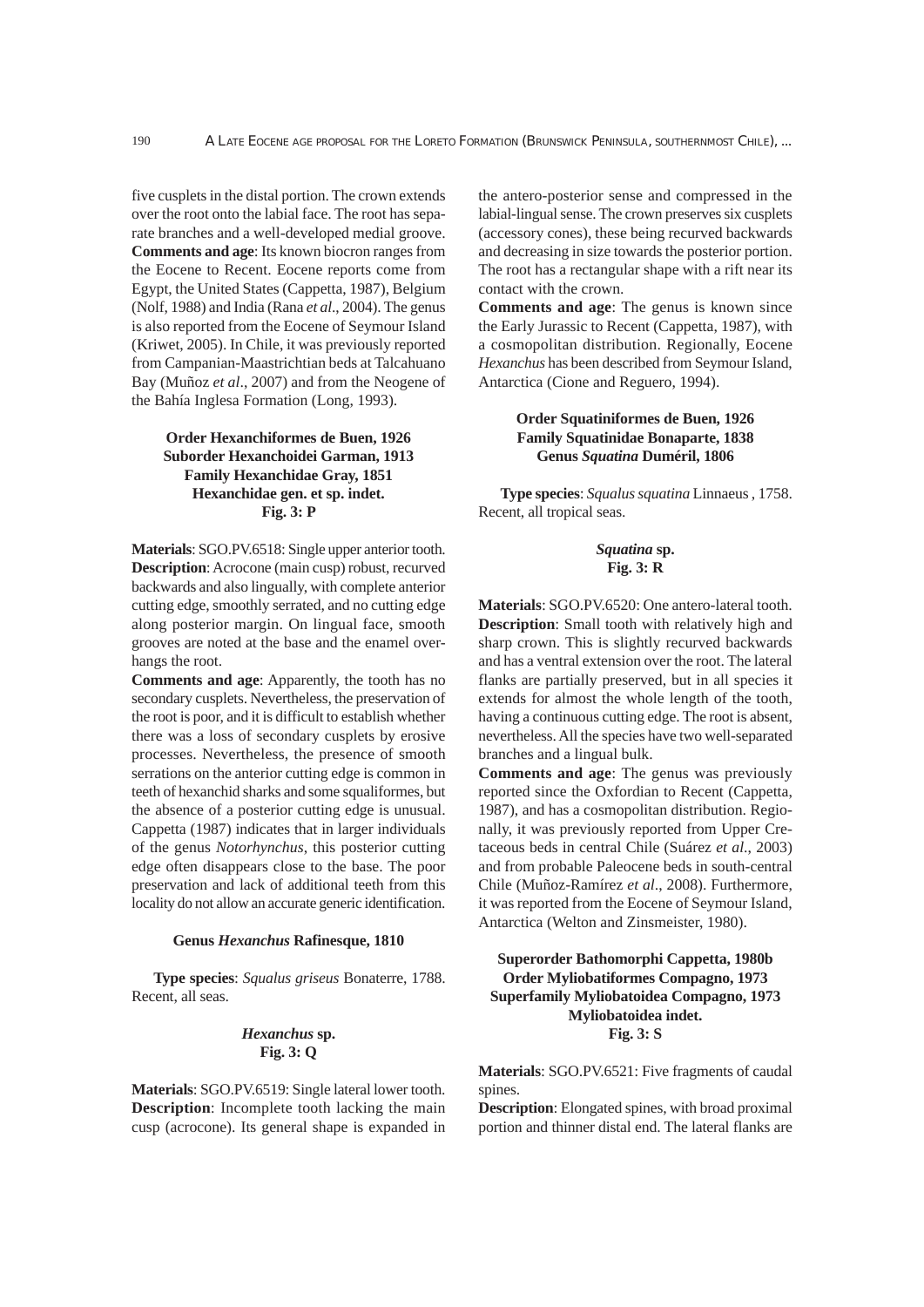serrated, fading close to the insertion area (proximal end). They differ by the presence of profuse striations on the dorsal surface and a ventral keel in the distal portion, while other samples have soft striations and a shallow ventral groove at the distal end. The fragmentary condition of the material prevents the observation of the complete morphology of the caudal spines. The two different striated fragments are a proximal and distal end respectively, probably belonging to the same taxon and indicating the general shape of this morphotype.

**Comments and age**: Myliobatoids are known since the Campanian to Recent, with a cosmopolitan distribution (Cappetta, 1987). Also, they have been recognized on Seymour Island, Antarctica (Kriwet, 2005).

#### **Family Myliobatidae Müller and Henle, 1837 Genus** *Myliobatis* **Cuvier, 1817**

**Type species**: *Raja aquila* Linnaeus, 1758. Recent, all warm seas.

### *Myliobatis* **sp. Fig. 3: T**

**Materials**: SGO.PV.6522: Four medial teeth. **Description**: Teeth broader than length, with hexagonal contour. The crown is flat and quite convex, being displaced anteriorly with respect to the root. The latter shows multiple parallel grooves disposed in an antero-posterior direction.

**Comments and age**: The recovered materials show a general small size for all the individuals. Cappetta (1987) indicates that the numerous myliobatid species diversified since the Eocene possess teeth with a thick and granular enameloid, this also being noted in the Chilean material.

The genus *Myliobatis* is known since the Early Paleocene to Recent, with a cosmopolitan distribution (Cappetta, 1987).

# **Subterbranchialia Zangerl, 1979 Holocephali Bonaparte, 1832 Order Chimaeriformes Obruchev, 1953 Suborder Chimaeroidei Patterson, 1965 Family Callorhynchidae Garman, 1901 Genus** *Ischyodus* **Egerton, 1843**

**Type species**: *Ischyodus dolloi* Leriche, 1902. Paleocene, Belgium.

### *Ischyodus dolloi* **Leriche, 1902 Fig. 3: U, V**

**Materials**: SGO.PV.6524: Two left mandibular plates, one right palatine and one left palatine.

**Description**: SGO.PV.6524: Massive mandibular plate, rhomboidal in shape, with two embayments along the occlusal margin. The symphysial tritor is laminated and located in the anterior end of the symphysial margin. The larger medial tritor is broad near the basal end and thinner close to the occlusal end. The outer posterior tritor is elongated over the occlusal margin. The smaller tritors are the anterior inner tritor, the anterior outer tritor and the accessory median tritor. The palatine plates have a larger size and more robust tritors. The apical margins show differences in wearing and the basal margins have a distinct, broad shape.

**Comments and age**:The species *I. dolloi* has been reported in the Late Cretaceous (Stahl and Chatterjee, 2003) and from the Eocene of Seymour Island, Antarctica (Ward and Grande, 1991). The material from Punta Arenas is very similar to that figured by these authors (p. 329, Fig. 6b), in particular the Chilean mandibular plates have an occlusal end with comparatively more wear, and part of the basal end being absent. Comparing both Chilean mandibular plates, the configuration and relative position of all the tritors are broadly similar; nevertheless, they appear to be slightly different in that the median and anterior inner tritors show a distinct development. In addition, the size of the plate is different and one apical margin is less sharp, suggesting that this belongs to a younger individual. Ward and Grande (1991) indicate that the growing of dental plates of *Ischyodus* occurs on the basal surface, giving the plate a basal margin narrower than the apical, which causes a change in the general shape and a rotation of the plate in different stages of the ontogeny, becoming broader and less slender (Ward and Grande, 1991; Fig. 3). The recovered mandibular plates from Punta Arenas preserve the configuration of the tritors seen in *I. dolloi*, but the differences between both plates can be interpreted as resulting from different ontogenetic stages.

The type material of *I. dolloi* is reported from the Paleocene of Belgium and France (Leriche, 1902). The species is also known from the Eocene of England (Ward, 1973), Paleocene of North Dakota (Cvancara and Hoganson, 1993), the Paleocene-Eocene of Russia (Popov 1996) and the Late Eocene of Seymour Island, Antarctica (Ward and Grande, 1991). The earliest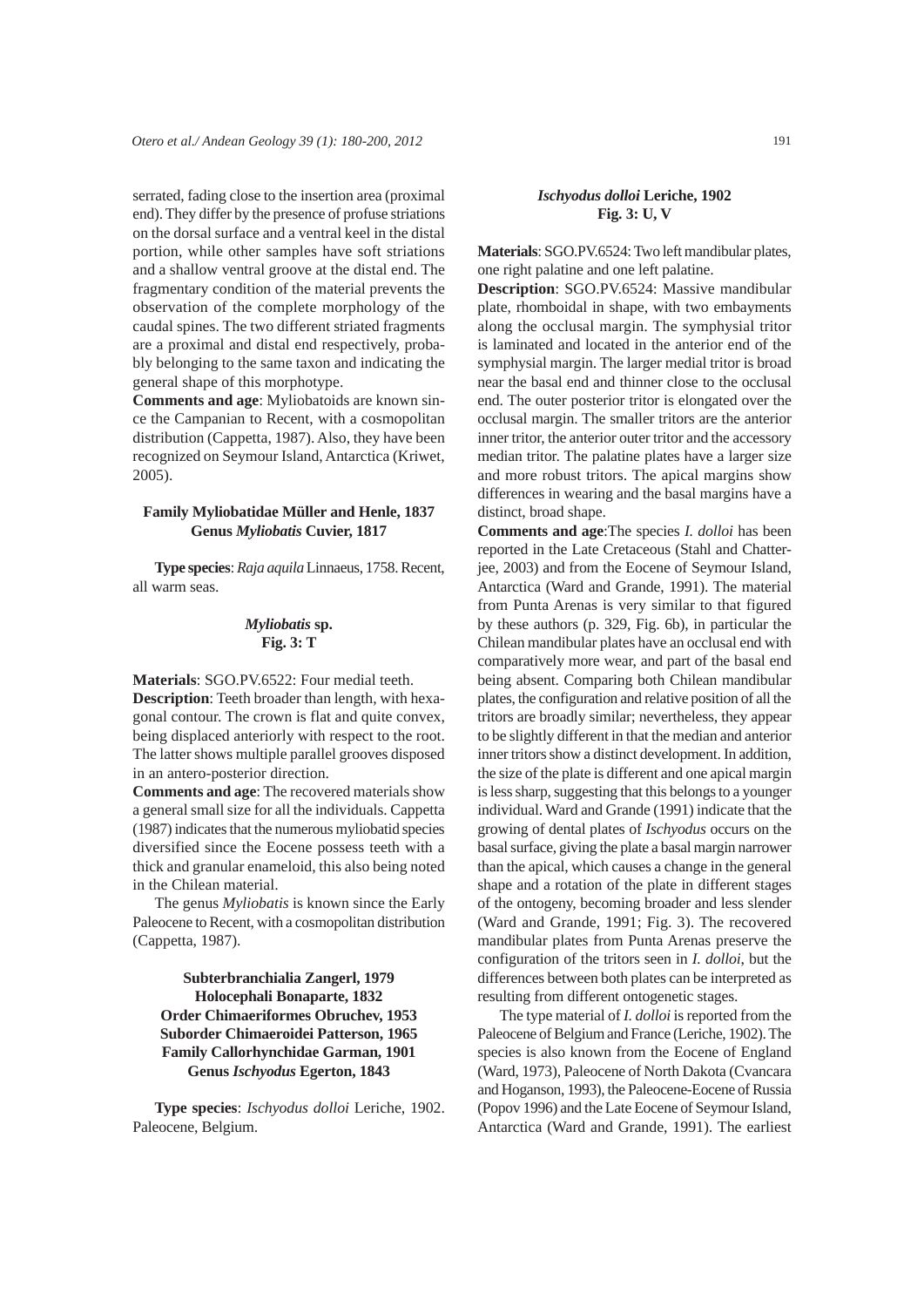report comes also from this locality, where Stahl and Chaterjee (2003) identified the species in lower Maastrichtian deposits, this being its oldest known record and suggesting that its origin was in southern high latitudes. *Ischyodus* cf. *dolloi* is also reported from the Neogene of Australia (Fitzgerald, 2004).

### **4.2. Paleobotany**

Macroflora are especially abundant in level H (Fig. 2B) of the studied section, but the hosting beds are formed by poorly consolidated sediments, making it difficult to obtain complete samples. Identified leaf imprints indicate the presence of Pteridophytes of the genera *Asplenium* sp. and *Pteris* sp. Additionally, pinophytes of the genus *Podocarpus* were recognized. The angiosperms are the most abundant assemblage, including *Nothofagus lanceolata* Dusén; *N. simplicidens* Dusén; *N. variabilis* Dusén; *N*. cf. *alessandri* Espinosa (=*Betuliphyllum patagonica* Dusén); N. *subferruginea* (Dusén); *Hydrangea* sp. and *Phyllites* spp. Although wood remains seem to be scarce, samples collected from coal seams near the base of the measured section were identified as *Nothofagoxylon scalariforme* Gothan, which display well-marked growth rings. A different taxon referred to Araucariaceae cf. *Araucarioxylon* Kraus was recognized from the same strata, being very similar to previously reported material from the northern outcrops of the Loreto Formation, referred by Terada *et al*. (2006) to *Araucarioxylon pichasquense* Torres and Rallo.

Three samples considered for palynologic analysis were collected from level E, H and J of the succession, although level E did not show any evidence of palynomorphs (Torres *et al*., 2008). Level H includes spores of *Dicellasporites* sp., *Multicellaesporites* sp., trilete spores of pteridophytes, mainly *Cyathidites* spp. and *Laevigatosporites ovatus* Wilson and Webster. Gymnosperms are represented by *Podocarpidites otagoensis* Couper while angiosperms include *Retitricolpites* sp., *Tricolpites* sp. and *Liliacidites* sp. Finally, Caryophylaceae are represented by *Polyporina* sp. Level J includes palynomorphs and cuticles, stromes of *Callimothallus*, spores of *Dicellaesporites* sp., *Multicellaesporites* sp., and *Granatisporites* sp. Additionally, it includes pteridophytes such as *Cyathidites minor* Couper, *Cyathidites australis* Couper and *Laevigatosporites ovatus* Wilson and Webster. Gymnosperms are represented by *Podocarpidites otagoensis* Couper and Angiosperms by *Nothofagidites cincta* Cookson, *Nothofagidites cranwellae* Couper and psilated *Tricolpites*.

#### **5. SHRIMP U-Pb dating of detrital zircons**

Detrital zircons from two fine-grained sandstone beds from the Río de Las Minas section were separated for dating, with the main purpose of contributing to the age determination of the succession. The position of the samples in the stratigraphic column is shown in figure 2B.

#### **5.1. Methodology**

The zircon concentrates were prepared at the Departamento de Geología, Universidad de Chile.



Fig. 4. **A**. Age *versus* probability diagram for the younger zircons from sample Las Minas 2008-01; **B**. Age *versus* probability diagram for the Mesozoic and Cenozoic zircons from sample Las Minas 2008-02.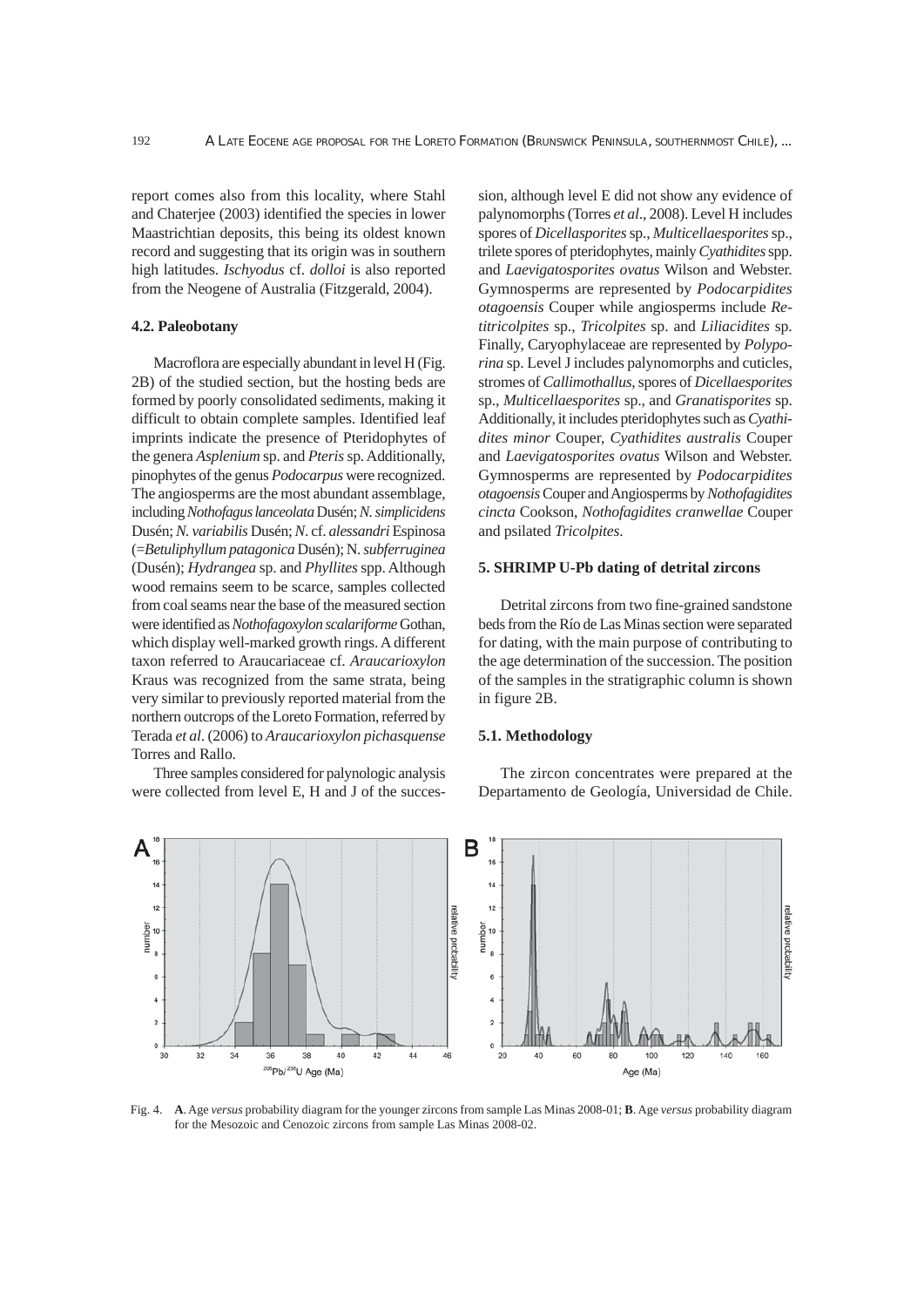The U-Pb-Th SHRIMP ages determined during this investigation were obtained using SHRIMP I, II and RG at the Research School of Earth Sciences, Australian National University, Canberra. The measurement techniques employed followed those of Williams (1998). FC1 was used as the standard throughout, and the data were processed using the SQUID Excel Macro of Ludwig (2001). Thirty-eight (sample Las Minas 2008-01) and 60 (sample Las Minas 2008-02) grains were analyzed, in each case with four-scan data. The respective results are indicated as age probability plots for individual samples shown in Fig. 4, A and B. The Geological Time Scale used throughout the text is that of Gradstein *et al.* (2008).

#### **5.2. Results**

All analysed zircon grains are igneous, as revealed by typical zoning in CL images (not shown). Thirtyeight zircon grains were analysed from sample Las Minas 2008-01,32 of which form a very well-defined peak at 36.48±0.47 Ma (MSWD=1.5). An additional small grouping of 3 grains (74 to 77 Ma), and single dates at 42 Ma and 619 Ma are also present.

Sixty zircon grains from the more complex Las Minas 2008-02 sample were analysed. A dominant peak of 19 grains at 36.73±0.50 Ma (MSWD=0.65) groups the youngest grains. Two somewhat older grains (42 and 45 Ma), a relevant scatter of 32 grains in the age interval 67 to 162 Ma, and isolated grains with Paleozoic (3 grains), Proterozoic (3 grains) and Archean (1 grain) ages complete the age spectrum obtained. The analytical data for each sample are included in Appendices I and II, respectively.

#### **6. Discussion**

#### **6.1. Fossil cartilaginous fishes**

Few occurrences of Paleogene elasmobranchs are known in Chile. Muñoz-Ramírez *et al.* (2008) reported probable Palaeocene chondrichthyan fauna from the coast of the Biobío Region in south-central Chile. In the same region, at Lebu, an uncertain and not figured tooth referred to *Odontaspis elegans* was reported by Oliver-Schneider (1936) from Eocene beds. Eocene myliobatid tooth plates were also mentioned by Suárez and Marquardt (2003) from the Valparaíso Region of central Chile. The southernmost known Eocene elasmobranchs were recovered from Punta Arenas in the Magallanes Region, where Suárez and

Marquardt (2003) identified the presence of three elasmobranch families that include one genus with good chronostratigraphic resolution, allowing these authors to propose an undifferentiated Eocene age for the host beds.

Previous studies have cited the presence of elasmobranch fishes in the Brunswick Peninsula. Tavera (1946) described a single tooth identified as *Lamna*? sp. (Fig. 130, plate IX). The material was poorly presented and no indication about its final repository was provided, nevertheless, it probably belongs to an anterior tooth of *S. macrota*, associated with abundant Eocene invertebrate fauna. Fasola (1969) also includes material of elasmobranchs identified as *Oxyrhina* sp. (*nomen vanum*), but this was not figured or described (only his unpublished doctoral thesis includes a picture of the tooth, which probably is a lateral tooth of *Striatolamia macrota*). The most recent publication dealing with elasmobranchs from the Loreto Formation is that of Suárez and Marquardt (2003) indicating the presence of the species *S. macrota* (Agassiz), *Carcharias* sp., teeth of myliobatids, and fragments of dorsal spines of indeterminate holocephalian fishes. The presence of all these taxa is confirmed by the present study.

The recovered materials studied by us include two taxa known since the Eocene (*Galeorhinus* and *Abdounia* sp.) and two taxa that remain unreported after the Eocene (*S. macrota*, and *I. dolloi*). The presence of *C. catticus* suggests an age close to the Eocene/Oligocene boundary, while the remaining taxa do not provide a finer resolution. This new information allows us to constrain the host beds as Eocene, confirming the previous proposal of Suárez and Marquardt (2003), but adding more precision on the stratigraphic position of this unit*.*

#### **6.2. Paleoecology**

Considering the newly collected materials and comparing them with Eocene elasmobranch assemblages worldwide (Table 2), closer faunal affinities are observed with the assemblages from the European basins, where almost all of the genera and species are known from the Eocene. Also, a clear affinity is observed with the elasmobranch diversity reported from the Atlantic coast of North America, with similarities in ten of the twelve taxa. When they are compared with the Eocene north African elasmobranch fauna, eight of the twelve taxa are similar. The same is the case with the elasmobranch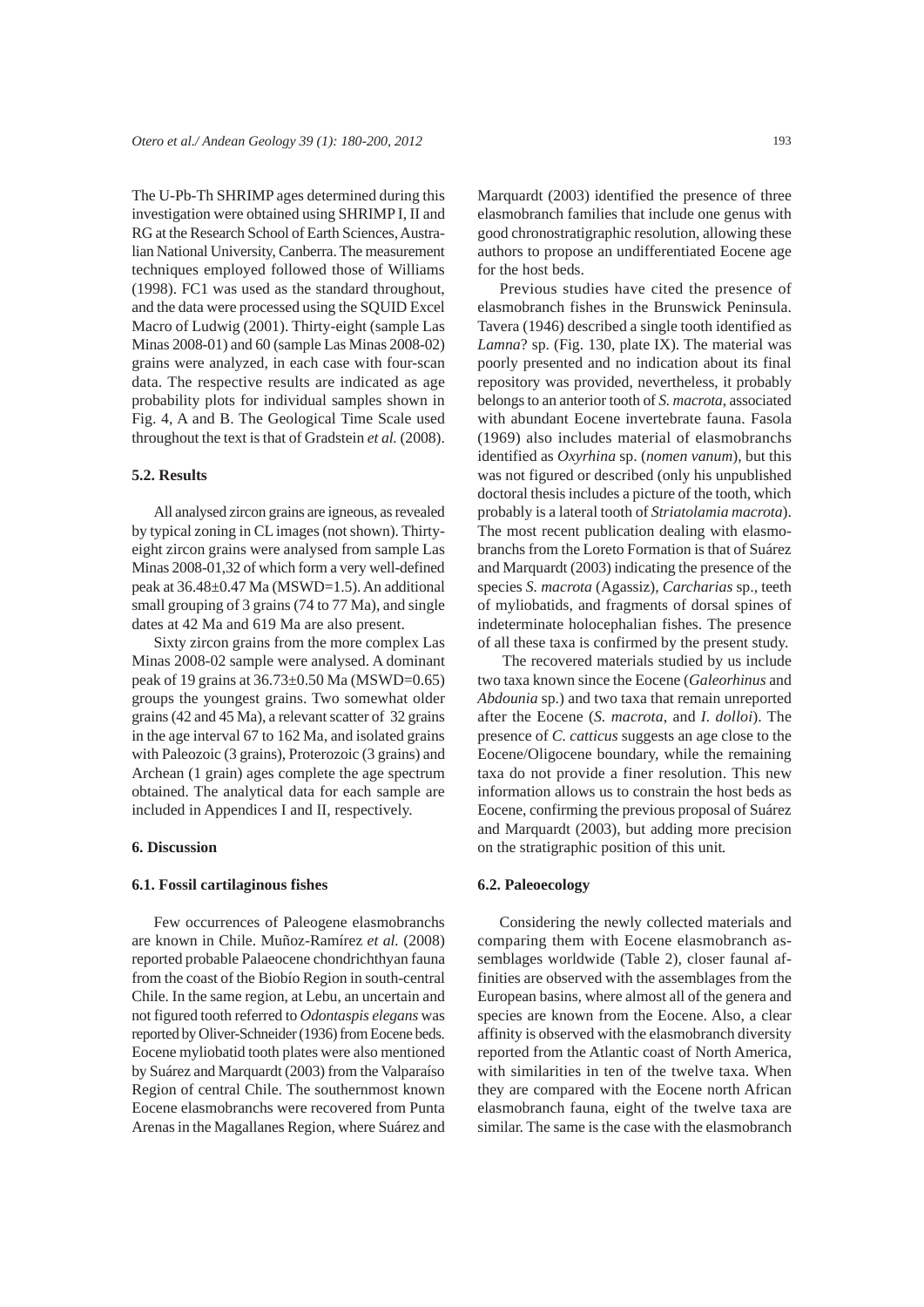|                                   | <b>Eastern</b><br><b>North</b><br><b>Atlantic</b> |              | Western<br><b>North</b><br><b>Atlantic</b> | <b>Eastern</b><br><b>Eastern</b><br>South<br><b>North</b><br>Pacific<br>Pacific |  | Western<br>South<br>Pacific |             |           | Western<br>North<br>Pacific |       |
|-----------------------------------|---------------------------------------------------|--------------|--------------------------------------------|---------------------------------------------------------------------------------|--|-----------------------------|-------------|-----------|-----------------------------|-------|
|                                   | Europe                                            | North Africa | West Africa                                | <b>North America</b>                                                            |  | South America               | Antarctica  | Australia | India                       | Japan |
| Carcharias aff. 'hopei'           | X                                                 | $\mathbf X$  |                                            | X                                                                               |  |                             |             |           |                             |       |
| Odontaspis sp.                    | X                                                 |              |                                            | $\mathbf X$                                                                     |  | X                           | X           |           |                             |       |
| Carcharoides catticus             | X                                                 |              | X                                          |                                                                                 |  |                             |             |           |                             |       |
| Striatolamia macrota              | X                                                 | X            | X                                          | $\mathbf X$                                                                     |  | X                           | X           |           |                             |       |
| Anomotodon sp.                    | X                                                 |              |                                            |                                                                                 |  |                             | X           |           |                             | X     |
| Macrorhizodus (Isurus) praecursor | X                                                 | X            | X                                          | X                                                                               |  |                             | X           |           |                             |       |
| Galeorhinus sp.                   | X                                                 | $\mathbf X$  |                                            | X                                                                               |  |                             |             |           | X                           |       |
| Abdounia sp.                      | X                                                 | $\mathbf X$  | $\mathbf X$                                | $\mathbf X$                                                                     |  |                             | X           |           | $\mathbf X$                 |       |
| Hexanchus sp.                     | X                                                 | $\mathbf X$  |                                            | X                                                                               |  |                             | X           |           |                             |       |
| Myliobatis sp.                    | X                                                 | X            | $\mathbf X$                                | X                                                                               |  | X                           | $\mathbf X$ |           |                             |       |
| Ischyodus dolloi Leriche, 1902    | X                                                 | $\mathbf X$  |                                            | X                                                                               |  |                             | X           |           |                             |       |

| TABLE 2:    GEOGRAPHIC DISTRIBUTION OF THE STUDIED FOSSIL TAXA OF CARTILAGINOUS FISHES (CHON- |
|-----------------------------------------------------------------------------------------------|
| DRICHTHYES) IN THE MAIN MARINE PROVINCES DURING THE EOCENE. FOR DETAILS, SEE THE              |
| TEXT FOR EACH TAXON.                                                                          |

diversity in the Eocene of Antarctica. However, common elements with Indo-Pacific records are scarce. This suggests a closer connection between Tethyan elasmobranch fauna and those assemblages from Seymour Island and southernmost Chile, instead of a direct connection with elasmobranch faunas from the Pacific Ocean. The situation seems to be consistent with the conditions of oceanic currents before the Early Oligocene, before the opening of the Drake Passage and the Australian-Antarctic Gulf caused important variations in the seaways in the circum-Antarctic region (Lawver and Gahagan, 2003) and consequently, important climatic changes.

### **6.3. Paleoclimate and paleoenvironment**

An estimation of climatic conditions can be obtained by evaluating the habitat of the extant elasmobranchs present in the Eocene of southernmost Chile. Extant hexanchid sharks inhabit cold temperate to tropical seas (Compagno, 1984), while odontaspidids are tropical to warm-temperate, inshore to offshore, littoral and deepwater sharks. Additionally, squatinids have a broad distribution in cool temperate to tropical waters (Compagno,

2001). Triakids such as *Galeorhinus* as well as myliobatids are found in warm-temperate waters. This indicates a range of temperate waters for the marine environmental conditions during deposition of the sediments in the studied section of the Loreto Formation. Additionally, comparison of the studied taxa with the environmental conditions of their closest extant species, provides information about the depth in which their host beds were deposited. The most frequent sharks recovered are the odontaspidids, represented mainly by *Carcharias* aff. '*hopei*' and scarce teeth of *Odontaspis* sp. Odontaspidids are frequent in depths ranging 15 to 25 m (Compagno, 2001). Other frequent remains are myliobatids, represented by the genus *Myliobatis*. The latter is known in shallow depths up to 20 m. On the other hand, inhabitants of deeper water are scarcely represented. Such is the case of *Squatina* sp. that dwells from the surf line to a depth of several hundred meters, being represented in the recovered material by a single fragmentary tooth. This suggests that the habitat of the assemblage correspond to shallow, littoral waters. Although no detailed sedimentological study was carried out, we tentatively interpret the paleoenvironment as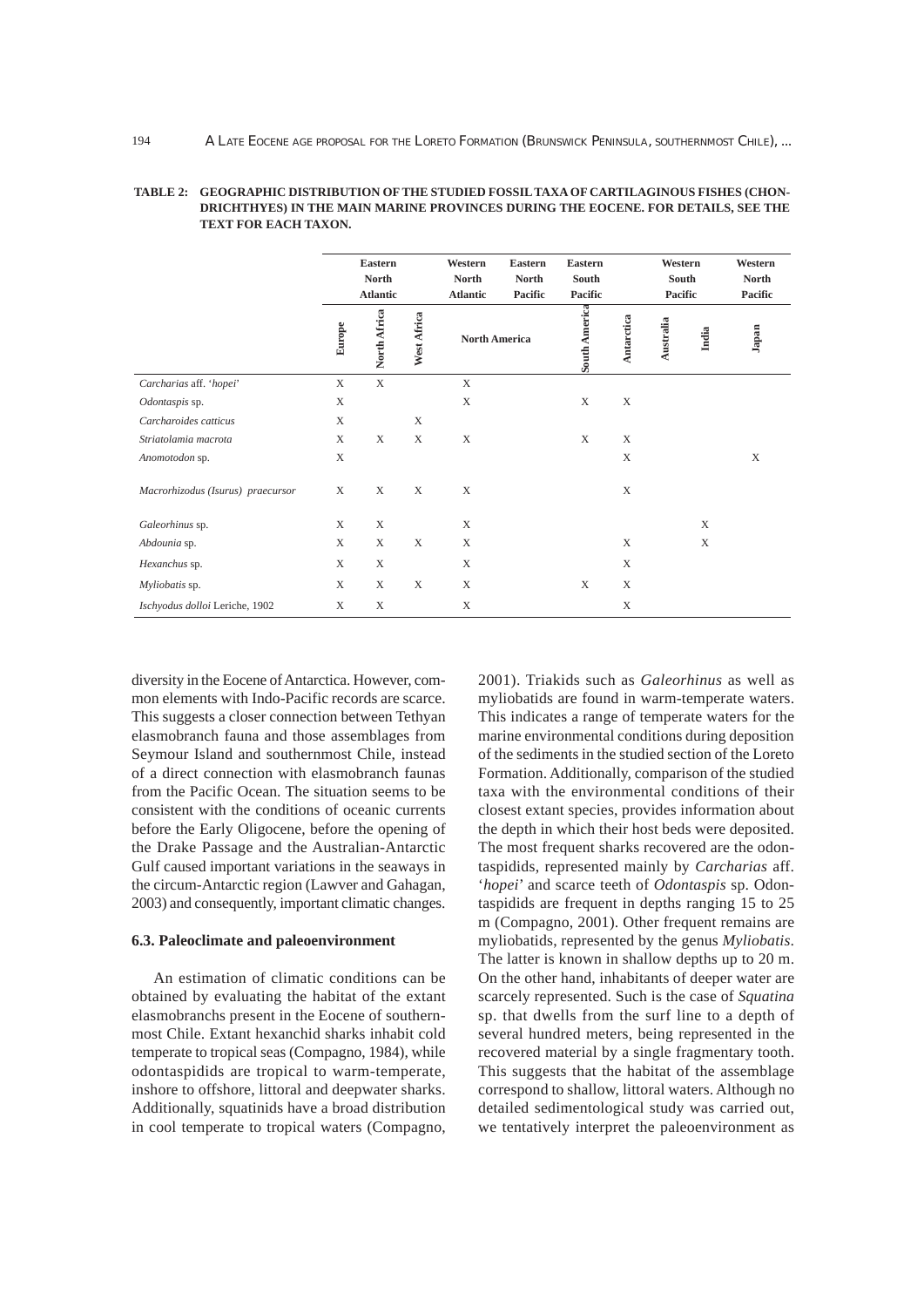an estuary. This is suggested by the presence of coal seams, which may have orignated as poorly drained marshes. The large-scale cross-laminated sandstones can possibly be attributed to either migrating barrier bars at the estuary entrance or to bayhead deltas where the river entered the system (Le Roux *et al*., 2010). The stratigraphy of the studied section also supports this notion, displaying strata with wood remains and leaf imprints located stratigraphically close to the host beds of the elasmobanch assemblage.

#### **6.4. Relative age**

The evaluation of the known biochron (Table 1) shows that *M. praecursor* is the only species exclusively constrained to the Eocene (Capetta, 1987). On the other hand, the youngest known records of *Ischyodus dolloi* are restricted to the Late Eocene (Ward and Grande, 1991), whereas the genera *Abdounia* and *Galeorhinus* are only known since the Early Eocene (Cappetta, 1980b; Cappetta, 1987) . The only exception is constituted by *Carcharoides catticus*, previously described in Oligocene-Miocene beds in both hemispheres (Philippi, 1846; Cappetta, 1987). This could be interpreted as the oldest known record of this species (or, alternatively, the youngest records of *M. praecursor* and *I. dolloi*). The presence of serrated cutting edges on *Carcharoides totuserratus* could be interpreted as a derived character from a taxon without serrations (such as *C. catticus*). A similar situation is seen between *Carcharodon carcharias* Linnaeus, 1758 and *Cosmopolitodus hastalis* (Agassiz, 1843), the latter possibly being the ancestor of the former (Nyberg *et al.*, 2006). Furthermore, it is consistent with the presence of the derived species *C. totuserratus* exclusively in the Southern Hemisphere during the Oligocene-Miocene, with two records in the Pacific (Fitzgerald, 2004; Suárez *et al.*, 2006) and one in the Atlantic Ocean (Cione and Expósito, 1980).

#### **6.5. Paleobotany**

The relative abundance of pteridophytes, pinophytes and angiosperms of the genus *Nothofagus*, indicates environmental requirements of humidity and temperature compatible with a temperate and wet climate, similar to that recognized during the Eocene on Seymour Island, Antarctica (Askin, 1989; Cione *et al*., 2007), suggesting that this floristic

assemblage existed previous to the large climatic changes registered since the Eocene/Oligocene boundary (Lawver and Gahagan, 2003). However, the recognized diversity cannot provide more accurate chronostratigraphic information, although all the recognized taxa are known during the Eocene (Barreda and Palazzesi, 2007). On the other hand, Torres *et al.* (2009) recognized a rich diversity of palynomorphs in lower levels of the Loreto Formation, including 40 continental taxa of pterydophytes, and pollen of pinophytes and angiosperms, while recovered macroflora were represented by 30 leaf imprints with an abundant content of *Nothofagus lanceolata* Dusén, *N. variabilis* Dusén, and. *N. subferruginea* Dusén, together with *Hydrangea inserta* Berry, and *Araucaria pichileufensis* Berry*.* According to this diversity from lower levels of the Loreto Formation, there is thus no conflict with the present age proposal.

#### **6.6. U-Th-Pb data**

Both analysed samples have a very precise concordant dominant Late Eocene (Priabonian) grouping of detrital zircon grains. This is interpreted as the maximum possible sedimentation age of the rocks in which they occur. The relative probability pattern of the detrital ages, with the maximum peak being the youngest, suggests that very probably sedimentation took place at around this time. Surprisingly, no rocks with similar ages have been found in the South Patagonian Batholith (SPB, Hervé *et al.*, 2007), lying *ca*. 100 km to the west and southwest, which would be the most obvious source of clastic material for the Rio de Las Minas depositional area. However, the 67 to 162 Ma zircon ages in the Las Minas 2008-02 sample, testify to a provenance from the SPB rocks, as the bulk of the batholith formed during that time span. A hitherto undated part of the SPB, or a different, not presently exposed (?) magmatic (volcanic?) body, must be considered to explain the presence of the Late Eocene igneous detrital zircons in the Rio las Minas studied succession. Further consideration of the provenance and tectonic implications of the detrital zircon assemblage will be given elsewhere.

#### **6.7. Associated vertebrate fauna**

Two bone fragments of fossil penguins were recovered from the Loreto Formation and described by Sallaberry *et al*. (2010). The material includes an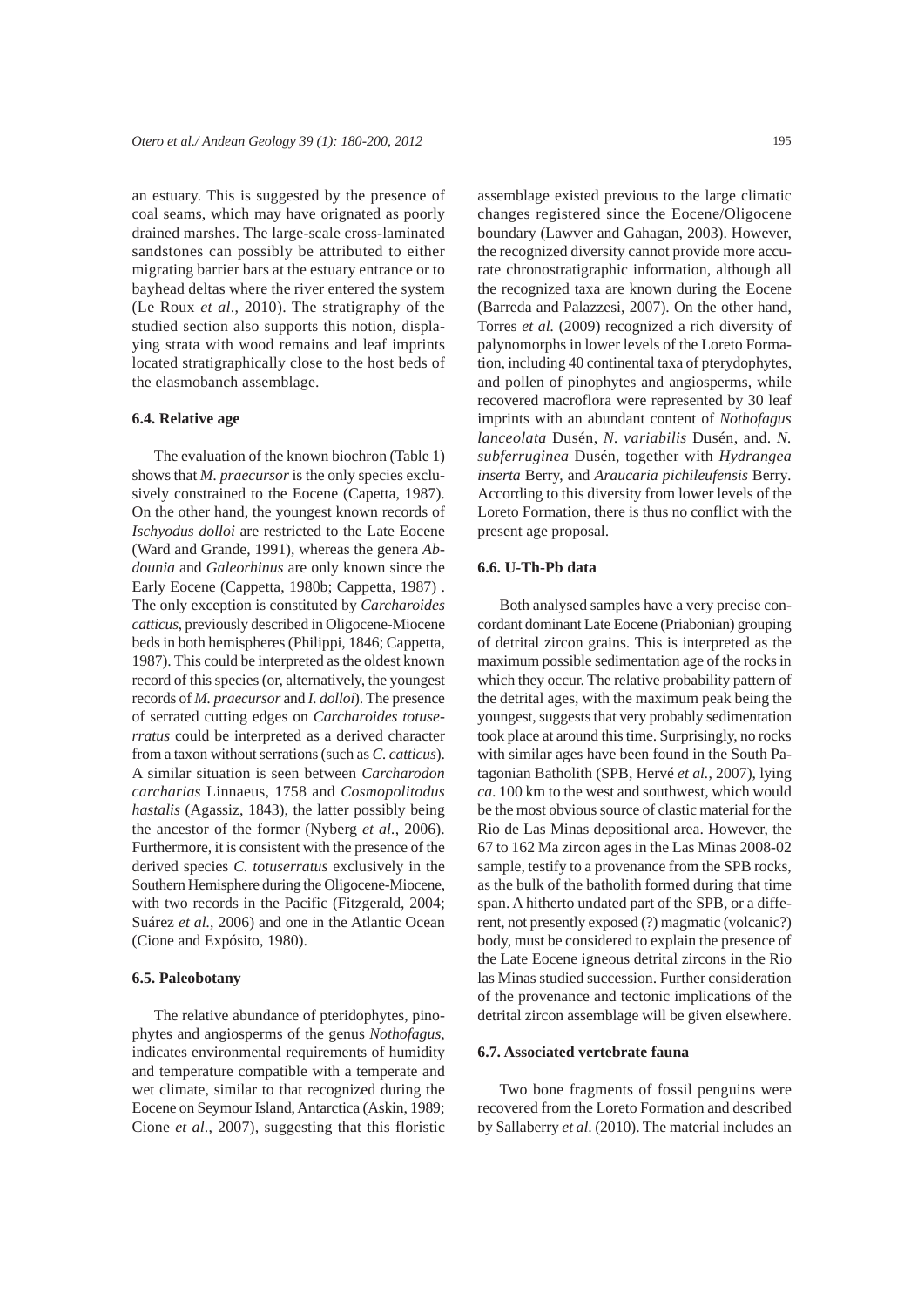ungual phalanx (SGO.PV.6652) and a tarsometarsal fragment (SGO.PV.6653), but the fragmentary condition of these remains does not allow them to be identified to genus or species level. Nevertheless, the ungual phalanx SGO.PV 6652 is identical to one figured by Jadwiszczak (2006; Fig. 19, i-j), and identified as an indeterminate spheniscid. On the other hand, the size of the tarsometatarsus matches that of endemic spheniscid penguins only known in the Late Eocene of the La Meseta Formation of Seymour Island in Antarctica. This group includes the species *Mesetaornis polaris*, *Delphinornis gracilis*, *Delphinornis larseni*, *Delphinornis arctowskii*, *Delphinornis* sp., and *Marambiornis exilis*, all characterized by a distinctively smaller size in comparison with common, larger Eocene penguins of the Weddellian Biogeographic Province. Additionally, the presence of well-fused metatarsals in SGO.PV.6653 compared to Neogene and extant species of spheniscids, indicates that this specimen has affinities with Paleogene members of this clade (Simpson, 1946; Acosta Hospitaleche *et al*., 2007). What is more, strongly fused metatarsals such as those of SGO.PV.6653 are a common character of all Eocene penguins (*e.g.,* Clarke *et al.*, 2007; Myrcha *et al.*, 2002) , this character is absent from crown spheniscids such as those from the Neogene (Göhlich, 2007) and extant species. Eocene penguins had a widespread distribution in the Southern Hemisphere, contrary to the scarce, known Paleocene distribution of these birds. In southernmost Chile other fossil spheniscids are represented by at least one genus, namely *Palaeeudyptes* Hector (SGO. PV.6585) recovered from Eocene beds of the Río Turbio Formation. All these data partially support the proposed Eocene age in this paper.

#### **7. Conclusions**

The fossil cartilaginous fishes from Río de Las Minas constitute the southernmost assemblage of this group in South America. The presence of *Carcharias* aff. '*hopei*' (Agassiz), *Striatolamia macrota* (Agassiz), *Macrorhizodus praecursor* (Leriche), *Abdounia*  sp. and *Ischyodus dolloi* Leriche supports an Eocene age for the hosting strata, while the presence of *Carcharoides catticus* (Philippi), previously known in Oligocene beds of the Northern Hemisphere (except for one dubious record in the Cenomanian of Egypt), suggests the relative age of the assemblage closer to the Eocene/Oligocene boundary. Additionally, this

diversity seems to be typical of cold to temperate, shallow waters not deeper than 30 m, being consistent with climate and seaway models during the Eocene and previous to the major changes experienced in the Southern Hemisphere during the Oligocene. The associated penguin bones found in the same beds are very fragmentary, although the presence of strongly-fused metatarsals can be distinguished, these being observed only in Eocene penguins from the Southern Hemisphere. The rich paleobotanic assemblage recognized in the Loreto Formation does not conflict with the relative age based on fossil vertebrates, although it cannot provide a more precise age due to poor chronostratigraphic resolution of the taxa. Finally, the absolute age obtained from the analyzed zircon grains indicates a very well defined peak at 36.48±0.47 Ma (MSWD=1.5). Considering the stratigraphic position of the studied section in the upper part of the Loreto Formation, all the data presented above indicate that most of this unit can be constrained to a minimal Priabonian age, but without discarding the eventual presence of Oligocene beds in the uppermost section. These remaining units are located several meters above the studied section, being mostly covered by vegetation, and represent a very minor portion of the whole formation.

#### **Acknowledgments**

This study was supported by the Antarctic Ring Projects (Anillo de Ciencia Antártica ARTG-04, 2006-2009, and Anillo de Ciencia Antártica ACT-105, 2010-2011 Conicyt-Chile), was authorized for the collection of fossil samples in the field by the National Monuments Council (Consejo de Monumentos Nacionales-Chile) on September, 2010. Dr. G. Arratia (Museum of Natural History, University of Kansas, U.S.) and Dr. N. Malumián (Universidad de Buenos Aires, Argentina) are especially acknowledged for their critical review and valuable comments that helped to improve the manuscript. Special thanks to Dr. L.A. Cione (Universidad de La Plata, Argentina) for his review of an early draft of the manuscript and valuable comments. J. Quezada (SEREMI Medio Ambiente-Magallanes) is acknowledged for his assistance with access to the location and all his good will. We are also grateful to P. De Schutter (Elasmo.com), for discussions and providing valuable literature that improved this study. Finally, our sincere thanks to S.B. Cunningham (Tertiary Research Group), for his comments, help and sharing his expertise on Striatolamia teeth. R.E. Yury-Yáñez was funded by a master's degree CONICYT-Chile scholarship from the 'Programa de Formación de Capital Humano Avanzado'.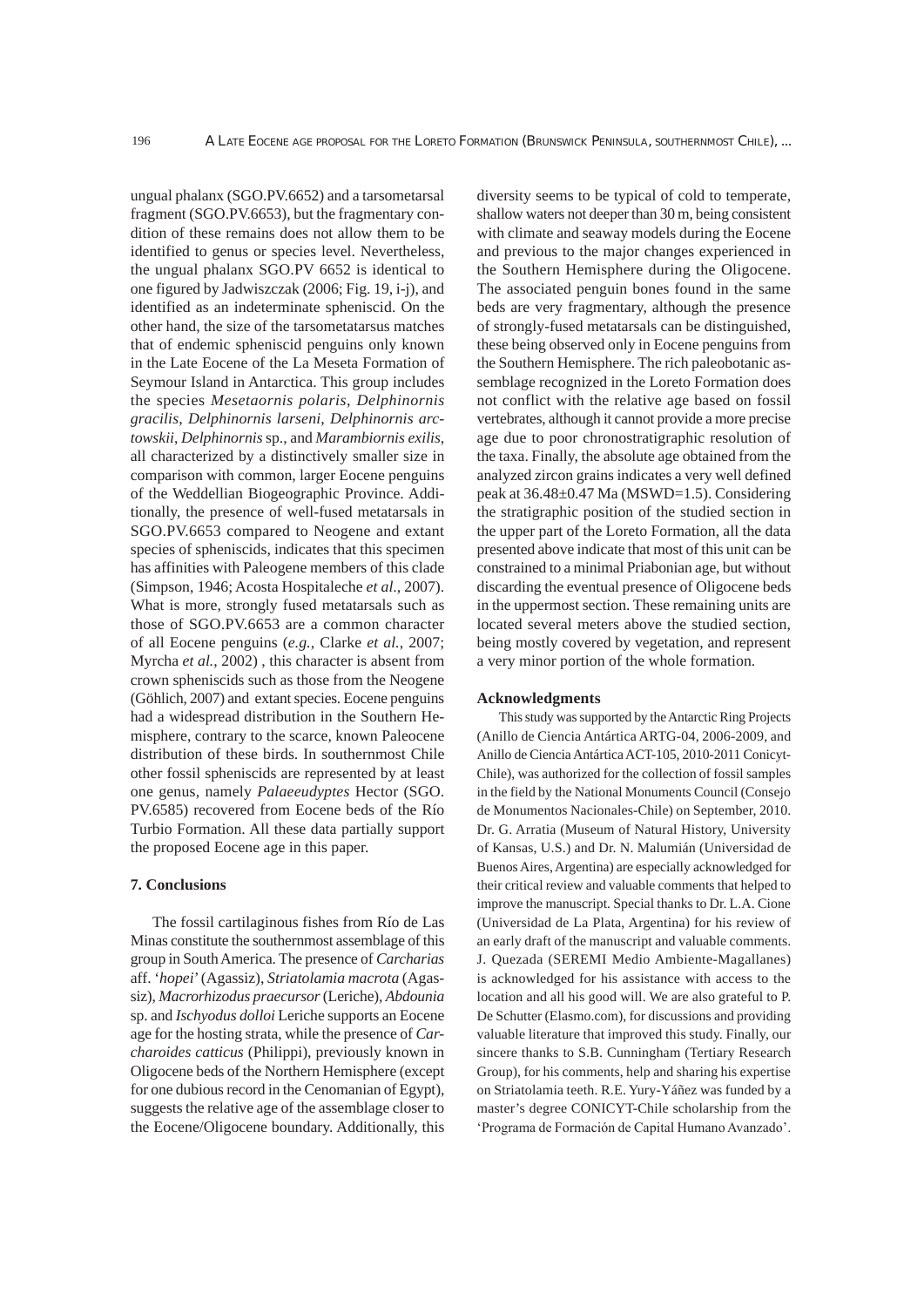### **References**

- Acosta Hospitaleche, C.; Tambussi, C.; Donato, M.; Cozzuol, M. 2007. A new Miocene penguin from Patagonia and its phylogenetic relationships. Acta Palaeontologica Polonica 52 (2): 299-314.
- Agassiz, L. 1833-1844. Recherches sur les poissons fossiles. 5 vols.: 1420 p.
- Ameghino, F. 1901. L'age des formations sédimentaires de Patagonie. Anales de la Sociedad Científica Argentina 51: 20-39, 65-91.
- Arambourg, C. 1935. Note préliminaire sur les vertébrés fossiles des phosphates du Maroc. Bulletin de la Société géologique de France 5 (5): 413-439.
- Arambourg, C. 1952. Les Vertébrés fossiles des gisements de phosphates (Maroc, Algérie, Tunisie). Service Géologique du Maroc, Notes et Mémories 92: 1-372.
- Arratia, G.; Cione, A. 1996. The Record of Fossil Fishes of southern South America. *In* Contribution of southern South America to Vertebrate Paleontology (Arratia, G.; editor). Münchner Geowissenschaft Abhanlungen 30: 9-72.
- Askin, R.A. 1989. Endemism and heterochroneity in the Late Cretaceous (Campanian) to Paleocene palynofloras of Seymour Island, Antarctica: implications for origins, dispersal and paleoclimates of southern floras. *In* Origins and Evolution of the Antarctic Biota (Crame, J.A.; editor). Geological Society, Special Publication 47: 107-119.
- Barreda, V.D.; Palazzesi, L. 2007. Patagonian vegetation turnovers during the Paleogene-Early Neogene: origin of arid-adapted floras. The Botanical Review 73: 31-50.
- Berg, L.S. 1958. System der rezenten und fossilen Fischartigen und Fische. Deustch Verlag der Wissenschaften: 310 p.
- Biddle, K.; Uliana, R.; Mitchum, J.; Fitzgerald, M.; Wright, R. 1986. The Stratigraphic and structural evolution of the central and eastern Magallanes Basin, southern South America. Association of Sedimentology, Special Publication 8: 41-61.
- Bonaparte, C.L. 1832. Selachorum Tabula Analytica. Nuovi Annali di Scienze Naturali (Bologna) 1: 195-214.
- Bonaparte, C.L. 1838. Selachorum tabula analytica. Nuovi Annali della Science Naturali (Bologna) 1 (2): 195-214.
- Bonnaterre, J.P. 1788. Tableau encyclopèdique et méthodique des trois régnes de la nature. Ichthyologie: 215 p. Paris.
- Cappetta, H. 1980a. Les sélaciens du Crétacé Supérieur du Liban. 2: Batoides. Palaeontographica Abteilung (A) 168: 149-229.
- Cappetta, H. 1980b. Modification du statut générique de quelques espèces de sélaciens crétacés et tertiaires. Palaeovertebrata 10 (1): 29-42.
- Cappetta, H. 1987. Handbook of Paleoichthyology. Volume 3b: Chondrichthyes II. Mesozoic and Cenozoic Elasmobranchii (Schultze, H.-P.; editor). Gustav Fischer Verlag: 193 p.
- Cappetta, H.; Nolf, D. 2005. Révision des quelques Odontaspididae (Neoselachii: Lamniformes) du Paléocène et de l'Eocène du Bassin de la mer du Nord. Bulletin de l'Institut Royal des Sciences Naturelles de Belgique, Sciences de la Terre 75: 237-266.
- Case, G.R.; Borodin, P.D. 2000. A Middle Eocene Selachian Fauna from the Castle Hayne Limestone Formation of Duplin County, North Carolina. Münchner Geowissenschaft Abhandlungen 39: 17-32.
- Chapman, F. 1913. Note on the occurrence of the Cainozoic shark, Carcharoides, in Victoria. Victorian Naturalist 30: 142-143.
- Charrier, R.; Lahsen, A. 1968. Contribution a l'étude de la limite Crétacé-Tertiaire de la Province de Magellan, extreme-sud du Chili. Revue de Micropaléontolologie 11: 111-120.
- Charrier, R.; Lahsen, A. 1969. Stratigraphy of Late Cretaceous-Early Eocene of Seno Skyring-Estrecho of Magellan area, Magallanes Province, Chile. American Association of Petroleum Geologists Bulletin 53 (3): 568-590.
- Cione, A.L. 1978. Aportes paleontológicos al conocimiento de la evolución de las paleotemperaturas en el área austral de América del Sur durante el Cenozoico. Ameghiniana 15 (1-2): 183-208.
- Cione, A.L.; Expósito, S. 1980. Chondrichthyes del 'Patagoniano' s.l. de Astra, Golfo de San jorge, Provincia de Chubut, Argentina. Su significado paleoclimático y paleobiogeográfico. *In* Congreso Argentino de Paleontología y Bioestratigrafía, No. 2 y Congreso Latinoamericano de Paleontología, No. 1, Actas 2: 275-290.
- Cione, A.L.; Mennucci, J.A.; Santalucita, F.; Acosta, C. 2007. Local extinction of sharks of genus Carcharias Rafinesque, 1810 (Elasmobranchii, Odontaspididae) in the eastern Pacific Ocean. Revista Geológica de Chile 34 (1): 139-145.
- Cione, A.L.; Reguero, M. 1994. New records of the sharks Isurus and Hexanchus from the Eocene of Seymour Island, Antarctica. Proceedings of the Geologists Association 105: 1-14.
- Clarke, J.A.; Ksepka, D.T.; Stucchi, M.; Urbina, M.; Giannini, N.; Bertelli, S.; Narváez, Y.; Boyd., C. A. 2007. Paleogene equatorial penguins challenge the proposed relationship between biogeography, diversity, and Ce-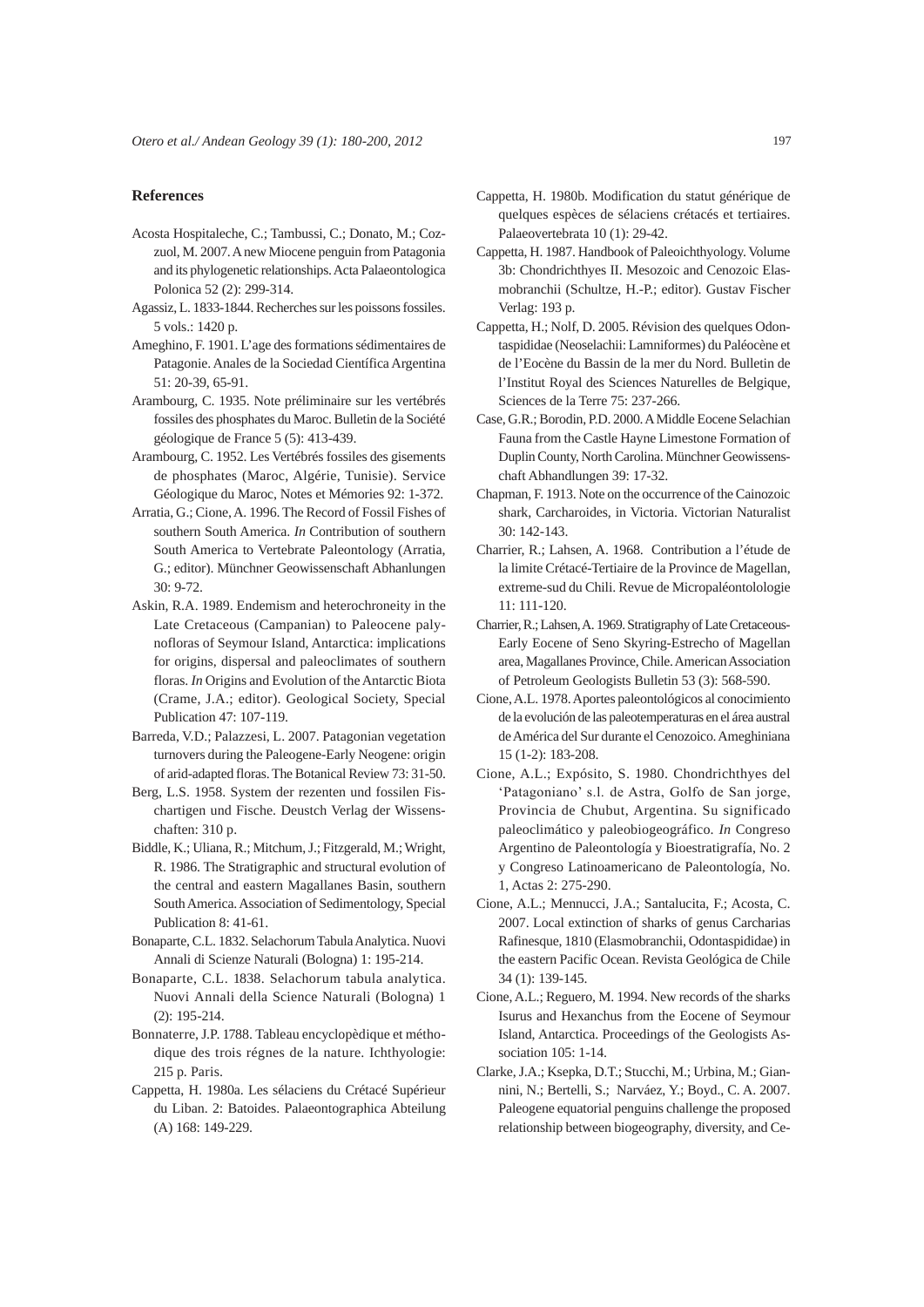nozoic climate change. Proceedings of the National Academy of Sciences (US) 104: 11545-11550.

- Compagno, L.J.V. 1973. Interrelationships of living elasmobranchs. In Interrelationships of Fishes (Greenwood, P.H.; Miles, R.S.; Patterson, C.; editors). Supplement I to Zoological Journal of the Linnean Society of London 53: 15-61.
- Compagno, L.J.V. 1977. Phyletic relationships of living sharks and rays. American Zoologist 17: 303-322.
- Compagno, L.J.V. 1984. FAO species catalogue. Vol. 4. Sharks of the world. An annotated and illustrated catalogue of sharks species known to date. Part 1. Hexanchiformes to Lamniformes. FAO Fishery Synopsis No. 125, 4 (1): 249 p.
- Compagno, L.J.V. 2001 FAO species catalogue. Sharks of the world. An annotated and illustrated catalogue of sharks species known to date. Part 1. Hexanchiformes to Lamniformes. FAO Fishery Synopsis No. 125, 4 (2): 269 p.
- Cookson, I.C.; Cranwell, L.M. 1967. Lower Tertiary microplankton, spores and pollen grains from southernmost Chile. Micropaleontology 13: 204-216.
- Cuvier, G.L.C.F.D. 1817. La règne animal distribue d'après son organisation. Tome II. Les Reptiles, les Poissons, les Mollusques et les Annelides: 532 p.
- Cvancara, A.M.; Hoganson, J.W. 1993. Vertebrates of the Cannonball Formation (Paleocene) in North and South Dakota. Journal of Vertebrate Paleontology 13: 1-23.
- De Blainville, H.M. 1816. Prodrome d'une nouvelle distribution systématique du règne animal. Bulletin des Sciences par la Société Philomatique du Paris 8: 113-124.
- De Buen, F. 1926. Catálogo ictiológico del Mediterráneo español y de Marruecos recopilando lo publicado sobre peces de las costas mediterráneas y próximas del Atlántico (Mar de España). Commission Internationale pour l'exploration scientifique de la mer Méderiterranée: 221 p.
- Duméril, A.M. 1806. Zoologie analytique ou méthode naturelle de classification des animaux, rendu plus facile à l'aide de tableaux synoptiques: 344 p.
- Egerton, P.G. 1843. On some new species of fossil chimaeroid fishes, with remarks on their general affinities. Proceedings of the Geological Society of London 4: 153-157.
- Fasola, A. 1969. Estudio palinológico de la Formación Loreto (Terciario Medio), Provincia de Magallanes, Chile. Ameghiniana 6: 3-49.
- Fildani, A.; Hessler, A. 2005. Stratigraphic record across a retroarc basin inversion: Rocas Verdes-Magallanes

Basin, Patagonian Andes, Chile. Geologic S.A. Bulletin 117 (11/12): 1596-1614.

- Fitzgerald, E.M.G. 2004. A review of the Tertiary fossil Cetacea (Mammalia) localities in Australia. Memoirs of Museum of Victoria 61 (2): 183-208.
- Garman, S. 1901. Genera and families of the Chimaeroids. Proceedings of the New England Zoological Club 2: 75-77.
- Garman, S. 1913. The Plagiostomia (Sharks, Skates and Rays). Memoirs of the Museum of Comparative Zoology at Hardvad College 36: 538 p.
- Glikman, L. 1964. Akuly paleogena i ikh stratigraficheskoe znachenie. Akademii Nauk Soyuza Sovetskikh Sotsialisticheskikh Respublik: 228 p.
- Göhlich, U. 2007. The oldest fossil record of the extant penguin genus Spheniscus -a new species from the Miocene of Peru. Acta Palaeontologica Polonica 52 (2): 285-298.
- Gradstein, F.M., Ogg, J.G.; Van Kranendonk, M. 2008. Geologic Time Scale 2008. http://www.stratigraphy. org/GTS2008.pdf
- Gray, J.E. 1851. List of the specimens of fish in the collection of the British Museum. Part I. Condropterygii. British Museum of Natural History: 160 p.
- Hauser, A. 1964. La zona glauconítica en la plataforma Springhill, Magallanes, Chile. Degree memory (Unpublished), Escuela de Geología, Universidad de Chile: 261-266.
- Hemmer, A. 1935. Geología de los terrenos petrolíferos de Magallanes y las exploraciones realizadas. Boletín Minero 139-149: 181-197. Santiago, Chile
- Hervé, F.; Pankhurst, R.J.; Fanning, C.M.; Calderón, M.; Yaxley, G.M. 2007. The South Patagonian batholith: 150 my of granite magmatism on a plate margin. Lithos 97: 373-394.
- Hoffstetter, R.; Fuenzalida, H.; Cecioni, G. 1957. Chili *In*  Lexique Stratigraphique International. Centre National de la Recherche Scientifique V: 444 p. France.
- Huxley, T.H. 1880. On the application of the laws of evolution to the arrangement of the Vertebrata, and more particularly of the Mammalia. Proceedings of the Zoological Society of London 43: 649-661.
- Jadwiszczak, P. 2006. Eocene penguins of Seymour Island, Antarctica: Taxonomy. Polish Polar Research 27: 3- 62.
- Jordan, D.S. 1898. Description of a species of fish (Mitsukurina owstoni) from Japan, the type of a distinct family of lamnoid sharks. Proceedings of the California Academy of Sciences 3: 199-204.
- Jordan, D.S.; Evermann, B.W. 1896. The fishes of North and Middle America. Bulletin of the United States National Museum 47: 1-1240.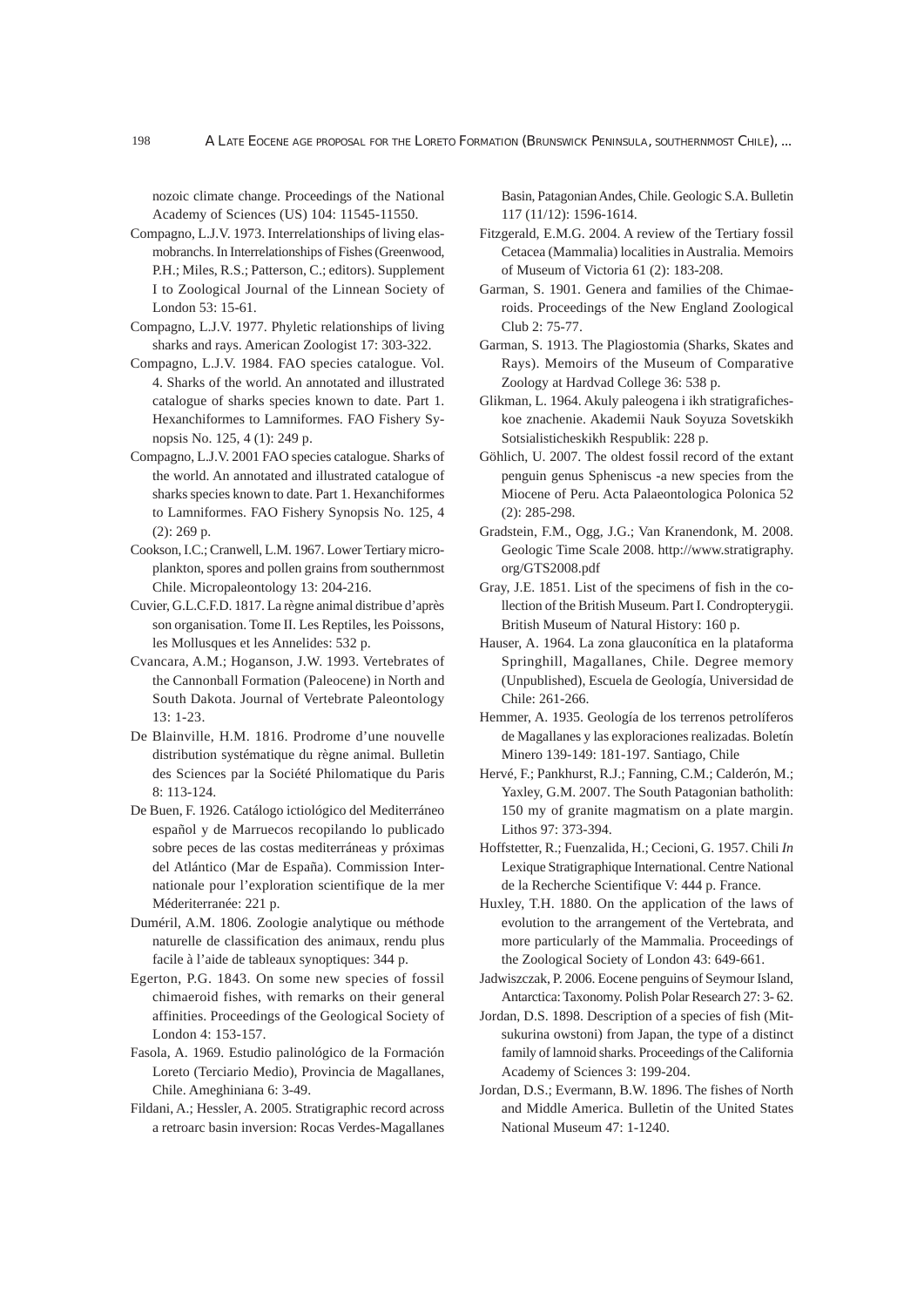- Katz, H. 1963. Revision of cretaceous stratigraphy in Patagonian Cordillera of Última Esperanza, Magallanes province, Chile. American Association of Petroleum Geologists Bulletin 47: 506-524.
- Kent, B.W. 1994. Fossil Sharks of the Chesapeake Region. Egan Rees and Boyer Eds.: 146 p. Maryland.
- Kniker, H. 1949. Report of samples collected by J. S. Barwick on Peninsula Brunswick. Field season of 1948-49 to accompany his report on Tertiary stratigraphic studies in eastern Peninsula Brunswick, Tierra del Fuego. (Unpublished) ENAP, Chile.
- Kriwet, J. 2005. Additions to the Eocene Selachian fauna of Antarctica with comments on Antarctic selachian diversity. Journal of Vertebrate Paleontology 25 (1): 1-7.
- Lawver, L.A.; Gahagan, L.M. 2003. Evolution of Cenozoic seaways in the circum-Antarctic region. Palaeogeography, Palaeoclimatology, Palaeoecology, 198: 11-37.
- Leriche, M. 1902. Les poissons tertiaires de la Belgique I. Les poissons paléocènes. Mémoires du Musée Royale du Historie Naturelle du Belgique 2 (5): 48 pp.
- Leriche, M. 1905. Les poissons tertiaires de la Belgique. II. Les poissons éocènes. Mémoires du Musée Royale du Historie Naturelle du Belgique 11 (3): 49-228.
- Le Roux, J.P.; Puratich, J.; Mourgues, F.A.; Oyarzun, J.L.; Otero, R.A.; Torres, T.; Hervé, F. 2010. Estuary deposits in the Rio Baguales Formation (Chattian-Aquitanean), Magallanes Province, Chile. Andean Geology 37 (2): 329-344.
- Linnaeus, C. 1758. Systema naturae per regna tria naturae, secundum classes, ordines, genera, species, cum characteribus, differentiis, synonymis, locis. Editio decima, reformata, Tomus I. Holmiae. (Laurentii Salvii): (1-4): 1-824.
- Long, D.J. 1992. Sharks from The La Meseta Formation (Eocene) Seymour Island, Antarctic Peninsula. Journal of Vertebrate Paleontology 12 (1): 11-32.
- Long, D.J. 1993. Late Miocene and Early Pliocene fish assemblages from the north-central coast of Chile. Tertiary Research 14 (3): 117-126.
- Ludwig, K.R. 2001. SQUID 1.02, A User's Manual; Berkeley Geochronology Center, Special Publication 2: 19 p.
- Malumián, N.; Jannou, G. 2010. Los Andes Fueguinos: el registro micropaleontológico de los mayores acontecimientos paleooceanográficos australes del Campaniano al Mioceno. Andean Geology 37 (2): 345-374.
- Martínez-Pardo, R.; Osorio, R.; Lillo, J. 1965. Edad de la Formación Ciervos. Resúmenes Sociedad Geológica de Chile 10 (1): 5-6.
- Martínez-Pardo, R.; Martínez. R. 1989. Reinterpretation of *Boltovskoyella* (benthic foraminiferal genus) as Neogene TransAndean chronostratigraphic event in

southern South America. The Pacific, bridge or barrier? *In* Pacific Science Association Inter-Congress No. 6, Abstracts. Valparaíso, Chile.

- Müller, J.; Henle, F. 1837. Ueber die Gattungen der Plagiostomen. Archiv für Naturgeschichte 3: 394-401.
- Müller, J.; Henle, F. 1838. On the generic characters of cartilaginous fishes, with descriptions of new genera. Magazine of Natural History 2: 33-37.
- Muñoz-Ramírez, C.P.; Zambrano, Z.; Montoya, G.; Moyano, H. 2007. Dientes de tiburones y rayas (Chondrichthyes, Elasmobranchii) de la Formación Quiriquina aflorante en Talcahuano, Chile Central. Boletín de la Sociedad de Biología de Concepción 78: 7-22.
- Muñoz-Ramírez, C.; Moyano, H.; Palma-Heldt, S. 2008. Dientes fósiles de tiburones y rayas presentes en el área de la Bahía de Concepción, VIII Región, Chile Central. *In* Simposio-Paleontología en Chile No.1, Libro de Actas: 69-73. Santiago.
- Myrcha A.; Jadwiszczak, P.; Tambussi, C.; Noriega, J.; Gaździcki, A.; Tatur, A; Del Valle, R. 2002. Taxonomic revision of Eocene Antarctic penguins based on tarsometatarsal morphology. Polish Polar Research, 23 (1): 5-46.
- Natland , M.L.; González, E.; Cañón, A.; Ernst, M. 1974. A system of stages for correlation of Magallanes Basin sediments. Memoirs of the Geological Society of America 139: 755-761.
- Nolf, D. 1988. Dents de Requins et de Raies du Tertiaire de la Belgique. Institut Royal des Sciences Naturelles de Belgique: 184 p.
- Nyberg, K.G.; Ciampaglio, C.N.; Wray, G.A. 2006. Tracing the ancestry of the great white shark, Carcharodon Carcharias, using morphometric analyses of fossil teeth. Journal of Vertebrate Paleontology 26 (4): 806-814.
- Obruchev, D.V. 1953. Studies on edestids ad the works of A. P. Karpinski. U.S.S.R Academy of Sciences, Works on Palaeontological Institute Publication 45: 1-86.
- Oliver-Schneider, C. 1936. El Odontaspis elegans (Agassiz) en el Terciario Eoceno de Chile. Comunicaciones del Museo de Concepción 1 (4): 77-78.
- Patterson, C. 1965. The pylogeny of the Chimaeroids. Phylosophical Transactions of the Royal Society of London (B) 249: 101-219.
- Philippi, R.A. 1846. Ueber Tornatella abbreviata, Otodus mitis, Otodus catticus und Myliobatis Testae. Palaeontographica I: 24 p.
- Popov, E.V. 1996. The use of ontogenetic series in the study of tooth plates of Cretaceous-Paleogene chimaeroid fishes. *In* Conference of the Paleontological Society No 42, Abstracts, Russian Academy of Science: 69- 70. Saint Petersburg.